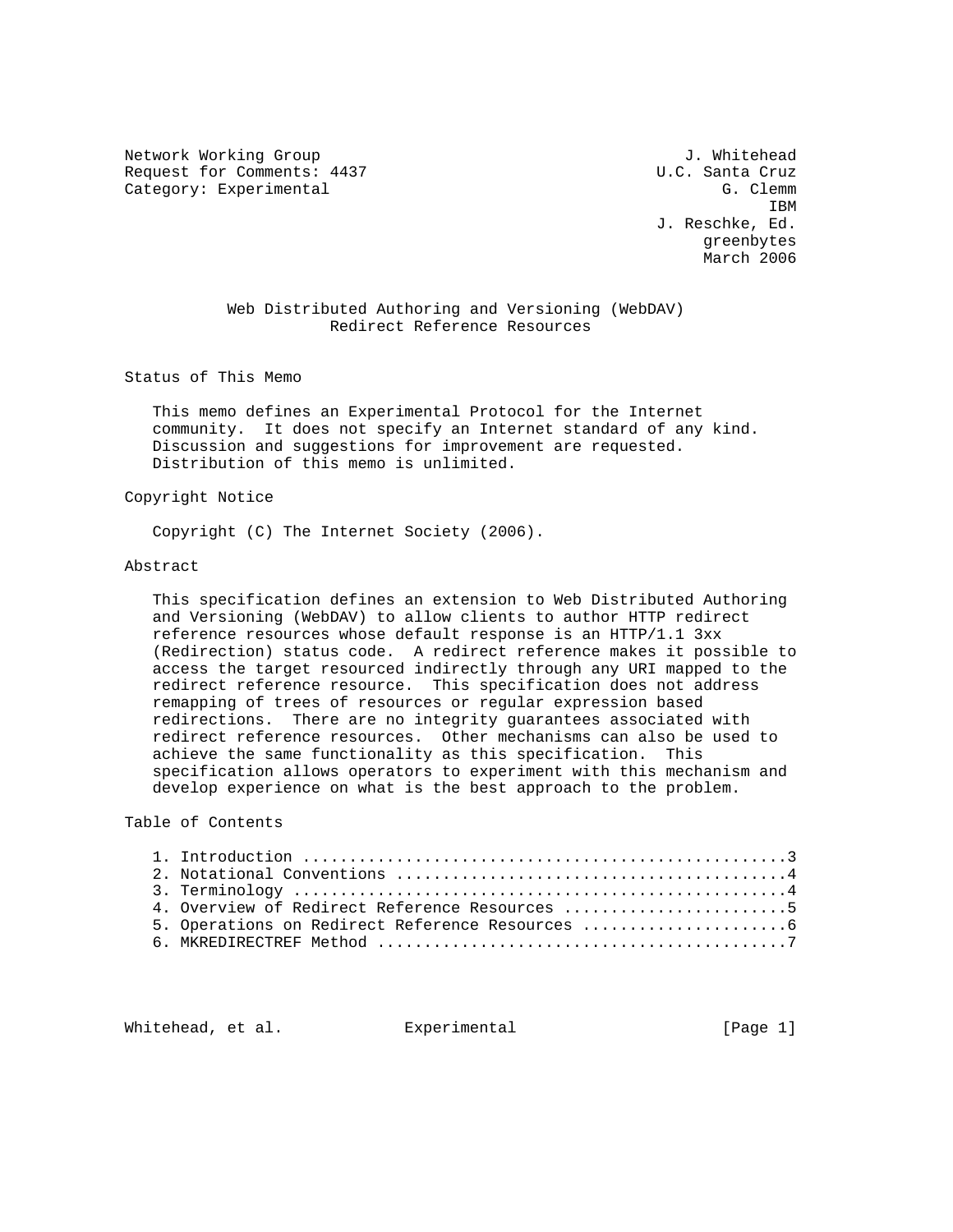| 6.1. Example: Creating a Redirect Reference Resource                                           |
|------------------------------------------------------------------------------------------------|
|                                                                                                |
|                                                                                                |
| 7.1. Example: Updating a Redirect Reference Resource with                                      |
|                                                                                                |
| 8. Operations on Collections That Contain Redirect                                             |
|                                                                                                |
| 8.1. Example: PROPFIND on a Collection with Redirect                                           |
|                                                                                                |
| 8.2. Example: PROPFIND with Apply-To-Redirect-Ref on a                                         |
| Collection with Redirect Reference Resources 13                                                |
| 9. Operations on Targets of Redirect Reference Resources 15                                    |
| 10. Relative References in DAV: reftarget 15                                                   |
| 10.1. Example: Resolving a Relative Reference in a                                             |
|                                                                                                |
| 11. Redirect References to Collections 17                                                      |
|                                                                                                |
| 12.1. Redirect-Ref Response Header 18                                                          |
| 12.2. Apply-To-Redirect-Ref Request Header 19<br>13. Redirect Reference Resource Properties 19 |
| 13.1. DAV:redirect-lifetime (protected) 19                                                     |
|                                                                                                |
|                                                                                                |
|                                                                                                |
| 15. Extensions to the DAV: response XML Element for Multi-Status                               |
|                                                                                                |
|                                                                                                |
| 16.1. Example: Discovery of Support for Redirect                                               |
|                                                                                                |
|                                                                                                |
|                                                                                                |
|                                                                                                |
| 17.3. Redirect Reference Resources and Denial of Service 21                                    |
| 17.4. Revealing Private Locations 22                                                           |
| 18. Internationalization Considerations 22                                                     |
|                                                                                                |
|                                                                                                |
|                                                                                                |
|                                                                                                |
|                                                                                                |
|                                                                                                |
|                                                                                                |

Whitehead, et al. Experimental Figure 2]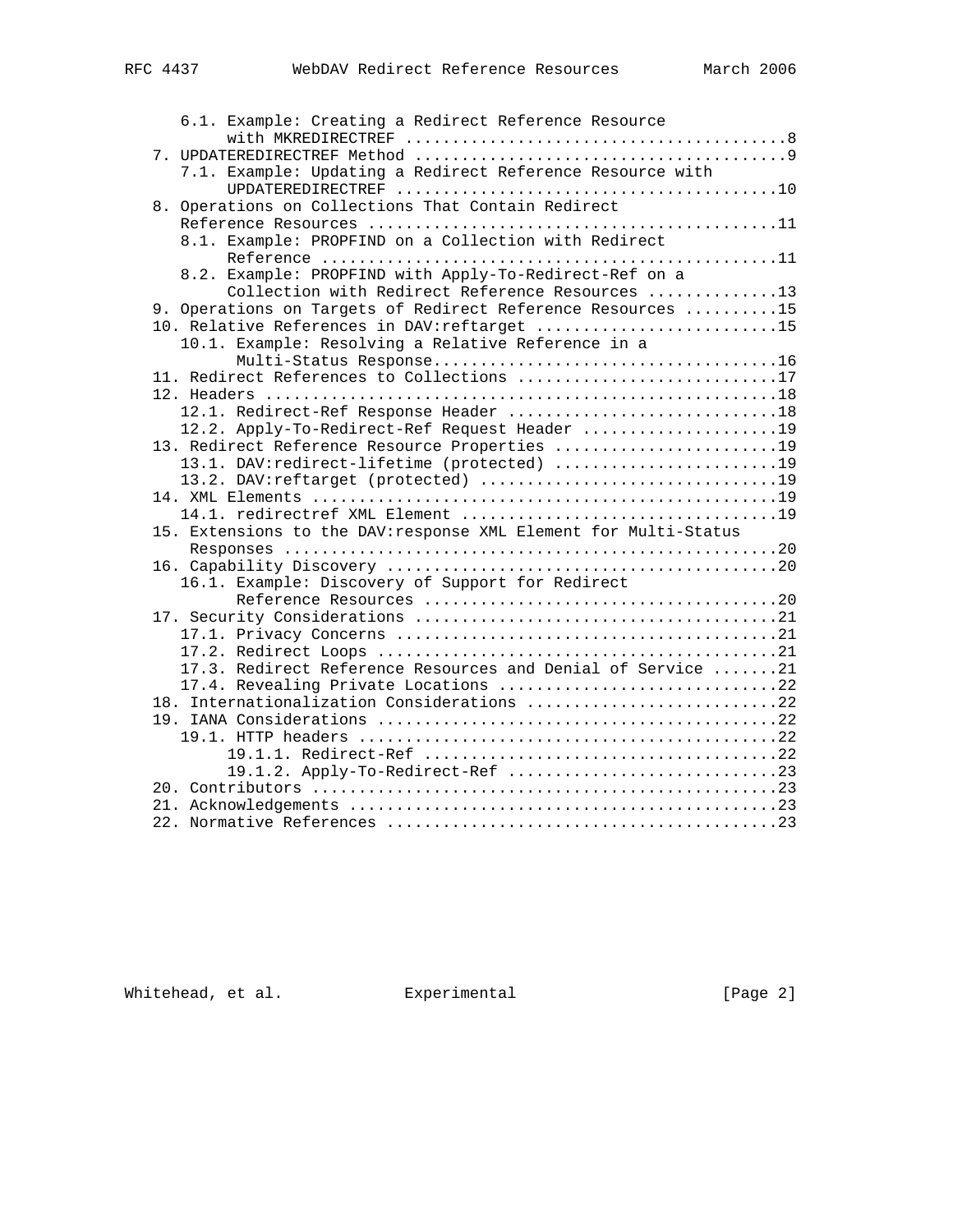#### 1. Introduction

 This specification extends the Web Distributed Authoring Protocol (WebDAV) to enable clients to create new access paths to existing resources. This capability is useful for several reasons.

 WebDAV makes it possible to organize HTTP resources into hierarchies, placing them into groupings, known as collections, that are more easily browsed and manipulated than a single flat collection. However, hierarchies require categorization decisions that locate resources at a single location in the hierarchy, a drawback when a resource has multiple valid categories. For example, in a hierarchy of vehicle descriptions containing collections for cars and boats, a description of a combination car/boat vehicle could belong in either collection. Ideally, the description should be accessible from both. Allowing clients to create new URIs that access the existing resource lets them put that resource into multiple collections.

 Hierarchies also make resource sharing more difficult, since resources that have utility across many collections are still forced into a single collection. For example, the mathematics department at one university might create a collection of information on fractals that contains bindings to some local resources, but also provides access to some resources at other universities. For many reasons, it may be undesirable to make physical copies of the shared resources: to conserve disk space, to respect copyright constraints, or to make any changes in the shared resources visible automatically. Being able to create new access paths to existing resources in other collections or even on other unrelated systems is useful for this sort of case.

 The redirect reference resources defined here provide a mechanism for creating alternative access paths to existing resources. A redirect reference resource is a resource in one collection whose purpose is to redirect requests to another resource (its target), possibly in a different collection. In this way, it allows clients to submit requests to the target resource from another collection. It redirects most requests to the target resource using an HTTP status code from the 3xx range (Redirection), thereby providing a form of mediated access to the target resource.

Whitehead, et al. Experimental [Page 3]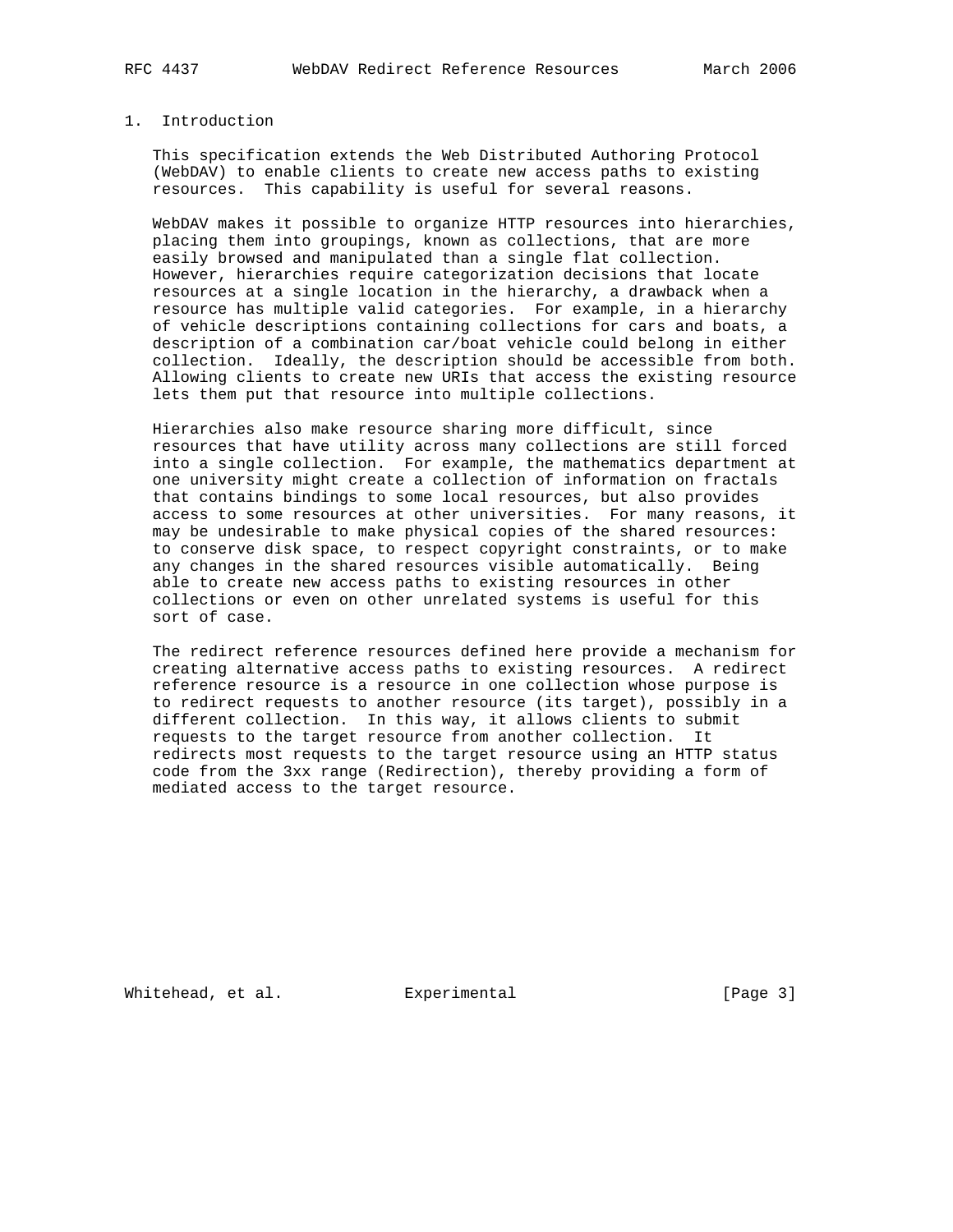A redirect reference is a resource with properties but with no body of its own. Properties of a redirect reference resource can contain information such as who created the reference, when, and why. Since redirect reference resources are implemented using HTTP 3xx responses, it generally takes two round trips to submit a request to the intended resource. Redirect references work equally well for local resources and for resources that reside on a different system from the reference.

 The remainder of this document is structured as follows: Section 3 defines terms that will be used throughout the specification. Section 4 provides an overview of redirect reference resources. Section 5 defines the semantics of existing methods when applied to redirect reference resources. Section 6 discusses how to create a redirect reference resource, and Section 7 discusses updating redirect references. Section 8 discusses their semantics when applied to collections that contain redirect reference resources. Sections 9 through 11 discuss several other issues raised by the existence of redirect reference resources. Sections 12 through 15 define the new headers, properties, and XML elements required to support redirect reference resources. Section 16 discusses capability discovery. Sections 17 through 19 present the security, internationalization, and IANA concerns raised by this specification. The remaining sections provide a variety of supporting information.

2. Notational Conventions

 Since this document describes a set of extensions to the WebDAV Distributed Authoring Protocol [RFC2518], itself an extension to the HTTP/1.1 protocol, the augmented BNF used here to describe protocol elements is exactly the same as described in Section 2.1 of [RFC2616]. Since this augmented BNF uses the basic production rules provided in Section 2.2 of [RFC2616], these rules apply to this document as well.

 In this document, the key words "MUST", "MUST NOT", "REQUIRED", "SHALL", "SHALL NOT", "SHOULD", "SHOULD NOT", "RECOMMENDED", "MAY", and "OPTIONAL" are to be interpreted as described in [RFC2119].

3. Terminology

 The terminology used here follows and extends that in the WebDAV Distributed Authoring Protocol specification [RFC2518]. Definitions of the terms resource, Uniform Resource Identifier (URI), and Uniform Resource Locator (URL) are provided in [RFC3986].

Whitehead, et al. Experimental Formula (Page 4)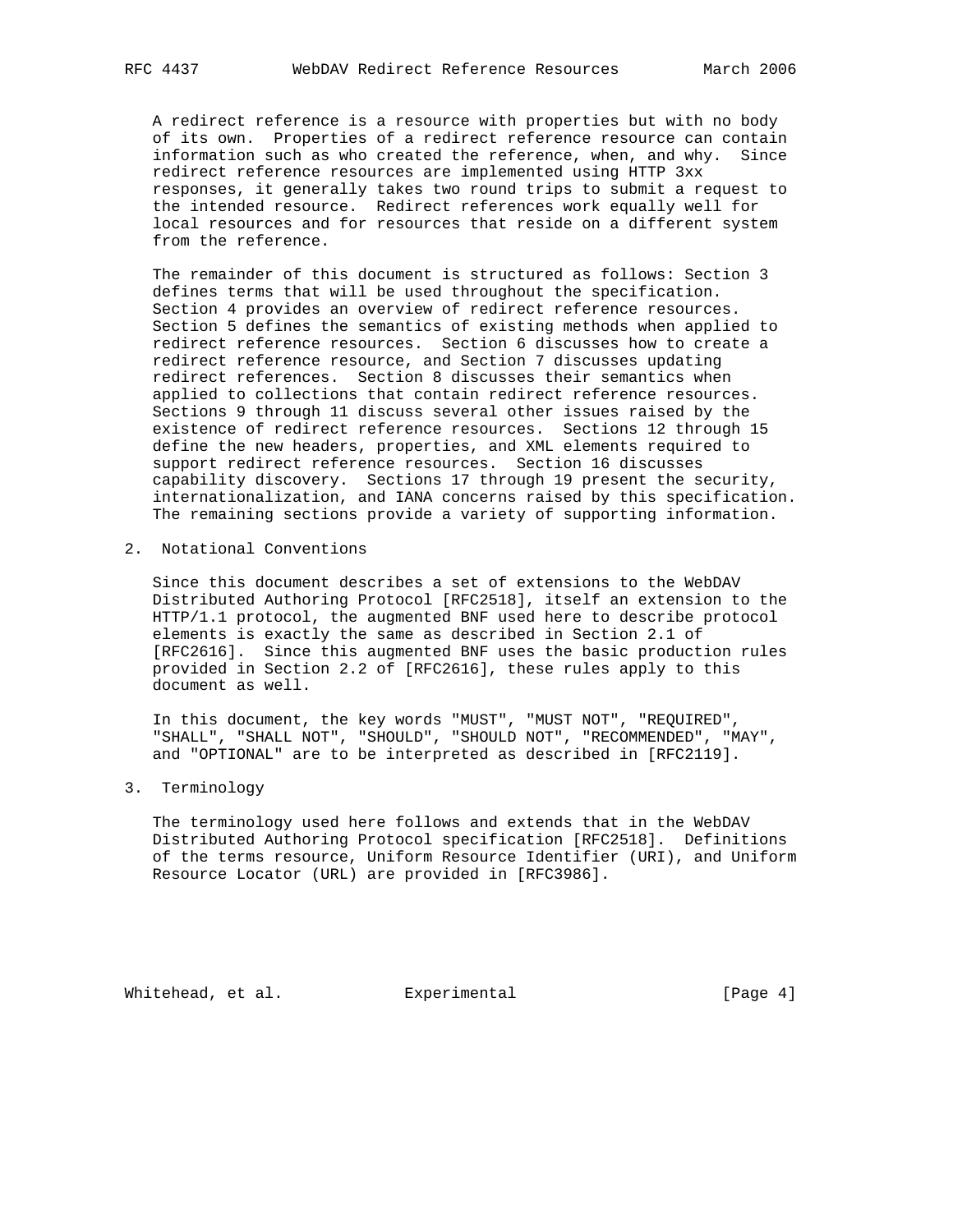# Redirect Reference Resource

 A resource created to redirect all requests made to it, using an HTTP status code from the 3xx range, to a defined target resource.

#### Non-Reference Resource

A resource that is not a reference to another resource.

Target Resource

The resource to which requests are redirected by a redirect reference resource. A target resource can be anything that can be identified by an absolute URI (see [RFC3986], "absolute-URI").

 This document uses the terms "precondition", "postcondition", and "protected property" as defined in [RFC3253]. Servers MUST report pre-/postcondition failures as described in Section 1.6 of this document.

4. Overview of Redirect Reference Resources

 For all operations submitted to a redirect reference resource, the default response is a 302 (Found), accompanied by the Redirect-Ref header (defined in Section 12.1, below) and the Location header ([RFC2616], Section 14.30) set to the URI of the target resource. With this information, the client can resubmit the request to the URI of the target resource.

 A redirect reference resource never automatically forwards requests to its target resource. Redirect resources bring the same benefits as links in HTML documents. They can be created and maintained without the involvement or even knowledge of their target resource. This reduces the cost of linking between resources.

 If the client is aware that it is operating on a redirect reference resource, it can resolve the reference by retrieving the reference resource's DAV:reftarget property (defined in Section 13.2, below), whose value contains the URI of the target resource. It can then submit requests to the target resource.

 A redirect reference resource is a new type of resource. To distinguish redirect reference resources from non-reference resources, a new value of the DAV: resourcetype property (defined in [RFC2518]), DAV:redirectref, is defined in Section 14.1, below.

 Since a redirect reference resource is a resource, methods can be applied to the reference resource as well as to its target resource.

Whitehead, et al. Experimental CPage 5]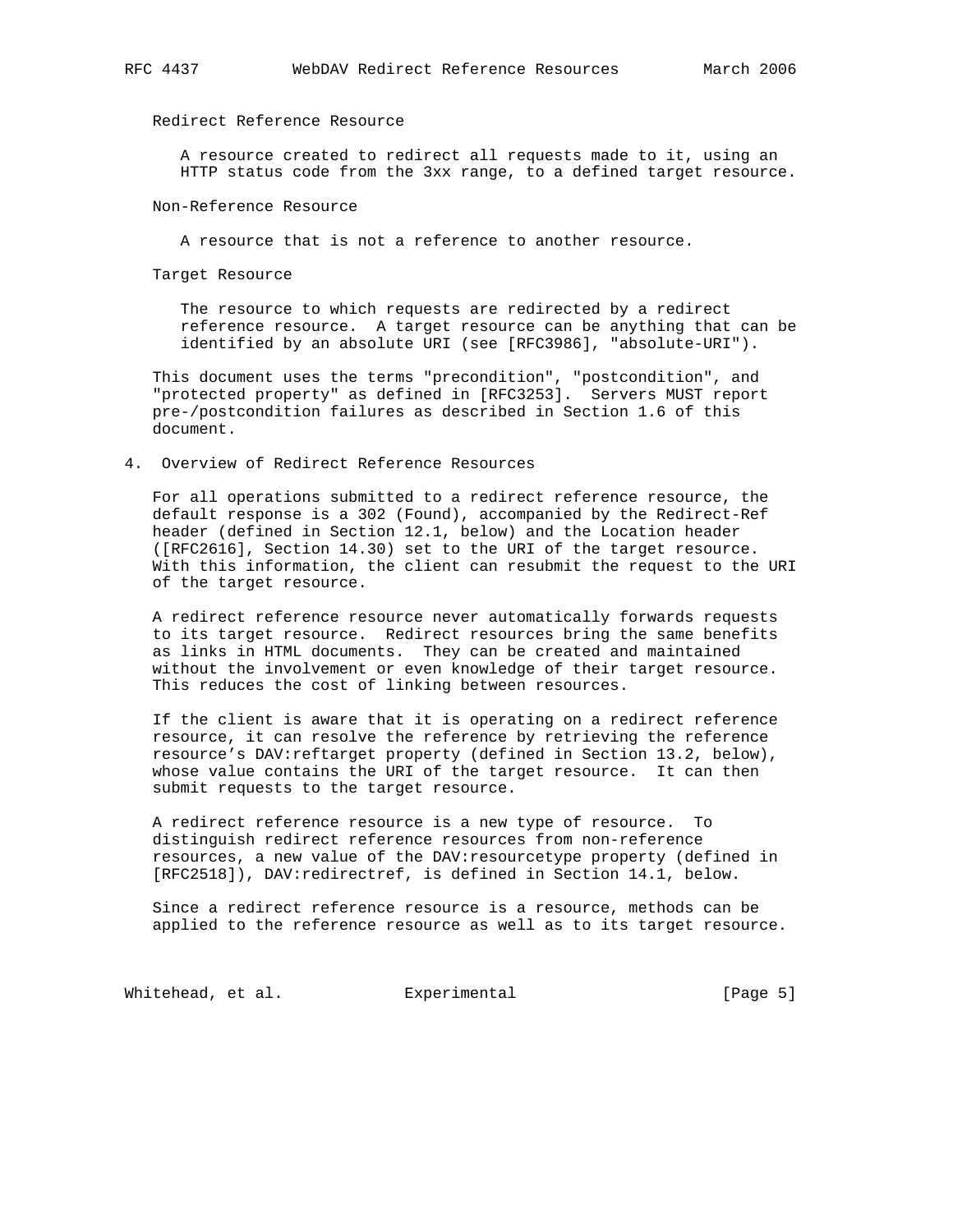The Apply-To-Redirect-Ref request header (defined in Section 12.2, below) is provided so that referencing-aware clients can control whether an operation is applied to the redirect reference resource or standard HTTP/WebDAV behaviour (redirection with a 3xx status code) should occur. The Apply-To-Redirect-Ref header can be used with most requests to redirect reference resources. This header is particularly useful with PROPFIND, to retrieve the reference resource's own properties.

 Implementation Note: Operations on the target of a redirect reference usually do not affect the redirect reference itself. However, clients should not rely on this behaviour (for instance, some servers may update redirect references as a result of namespace operations on the reference's target).

5. Operations on Redirect Reference Resources

 Although non-referencing-aware clients cannot create reference resources, they should be able to submit requests through the reference resources created by reference-aware WebDAV clients. They should be able to follow any references to their targets. To make this possible, a server that receives any request made via a redirect reference resource MUST return a 3xx range (Redirection) status code, unless the request includes an Apply-To-Redirect-Ref header specifying "T". The client and server MUST follow [RFC2616], Section 10.3, but with these additional rules:

- o The Location response header MUST contain a URI (see [RFC3986], Section 3) that identifies the target of the reference resource.
- o The response MUST include the Redirect-Ref header. This header allows reference-aware WebDAV clients to recognize the resource as a reference resource and to understand the reason for the redirection.

 A reference-aware WebDAV client can, like a non-referencing client, resubmit the request to the URI in the Location header in order to operate on the target resource. Alternatively, it can resubmit the request to the URI of the redirect reference resource with the "Apply-To-Redirect-Ref: T" header in order to operate on the reference resource itself. In this case, the request MUST be applied to the reference resource itself, and a 3xx response MUST NOT be returned.

 As redirect references do not have bodies, GET and PUT requests with "Apply-To-Redirect-Ref: T" MUST fail with status 403 (forbidden).

Whitehead, et al. Experimental CPage 6]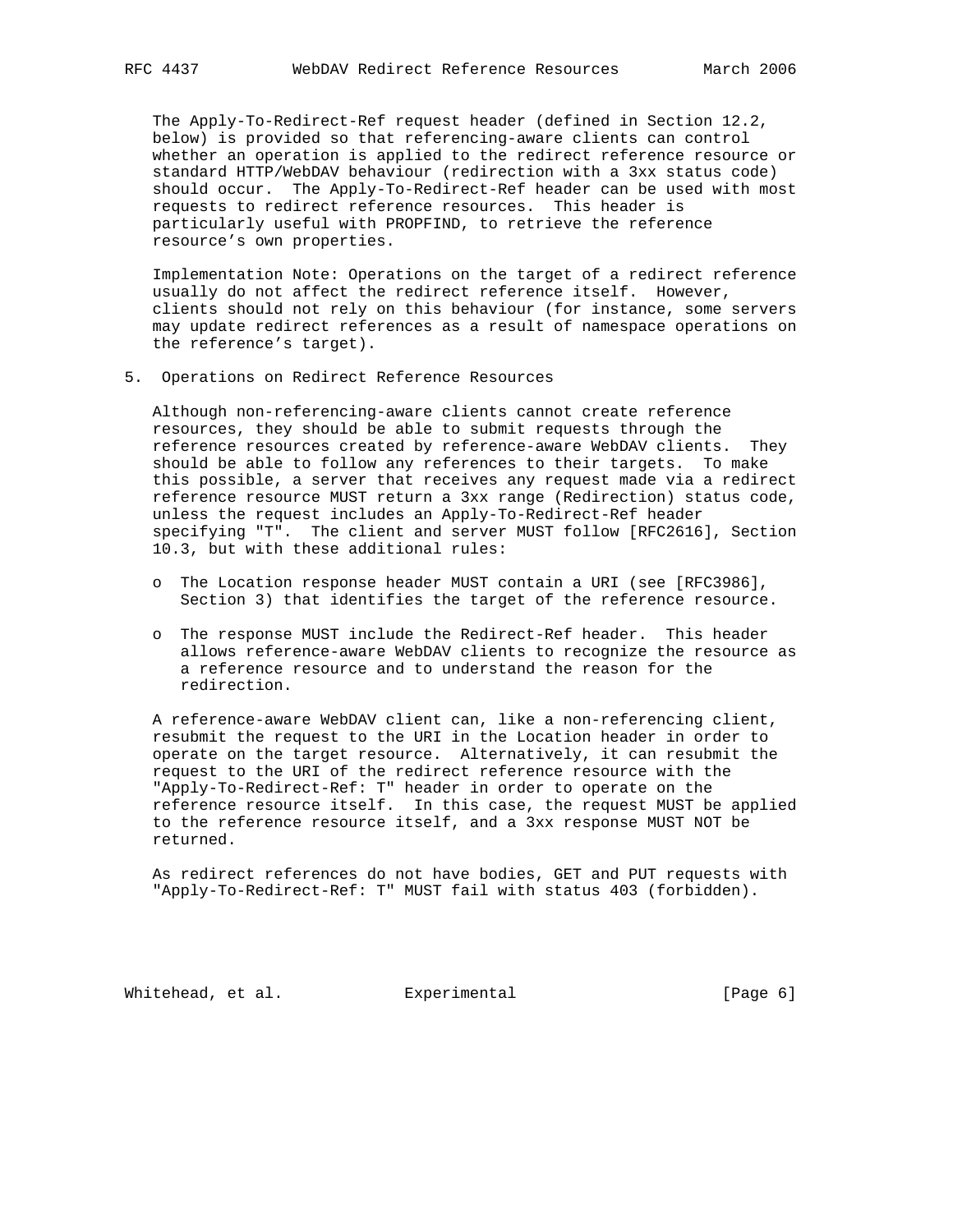## 6. MKREDIRECTREF Method

 The MKREDIRECTREF method requests the creation of a redirect reference resource.

 If a MKREDIRECTREF request fails, the server state preceding the request MUST be restored.

 Responses from a MKREDIRECTREF request MUST NOT be cached, as MKREDIRECTREF has non-idempotent and non-safe semantics (see [RFC2616], Section 9.1).

Marshalling

The request body MUST be a DAV:mkredirectref XML element.

 <!ELEMENT mkredirectref (reftarget, redirect-lifetime?)> <!ELEMENT reftarget (href)> <!ELEMENT redirect-lifetime (permanent | temporary)> <!ELEMENT permanent EMPTY> <!ELEMENT temporary EMPTY>

 The DAV:href element is defined in [RFC2518] (Section 12.3) and MUST contain either a URI or a relative-ref (see [RFC3986], Sections 3 and 4.2).

 If no DAV:redirect-lifetime element is specified, the server MUST behave as if a value of DAV:temporary was specified.

 If the request succeeds, the server MUST return 201 (Created) status.

 If a response body for a successful request is included, it MUST be a DAV:mkredirectref-response XML element. Note that this document does not define any elements for the MKREDIRECTREF response body, but the DAV:mkredirectref-response element is defined to ensure interoperability between future extensions that do define elements for the response body.

<!ELEMENT mkredirectref-response ANY>

Preconditions

 (DAV:resource-must-be-null): A resource MUST NOT exist at the Request-URI.

 (DAV:parent-resource-must-be-non-null): The Request-URI minus the last past segment MUST identify a collection.

Whitehead, et al. Experimental Formulation (Page 7)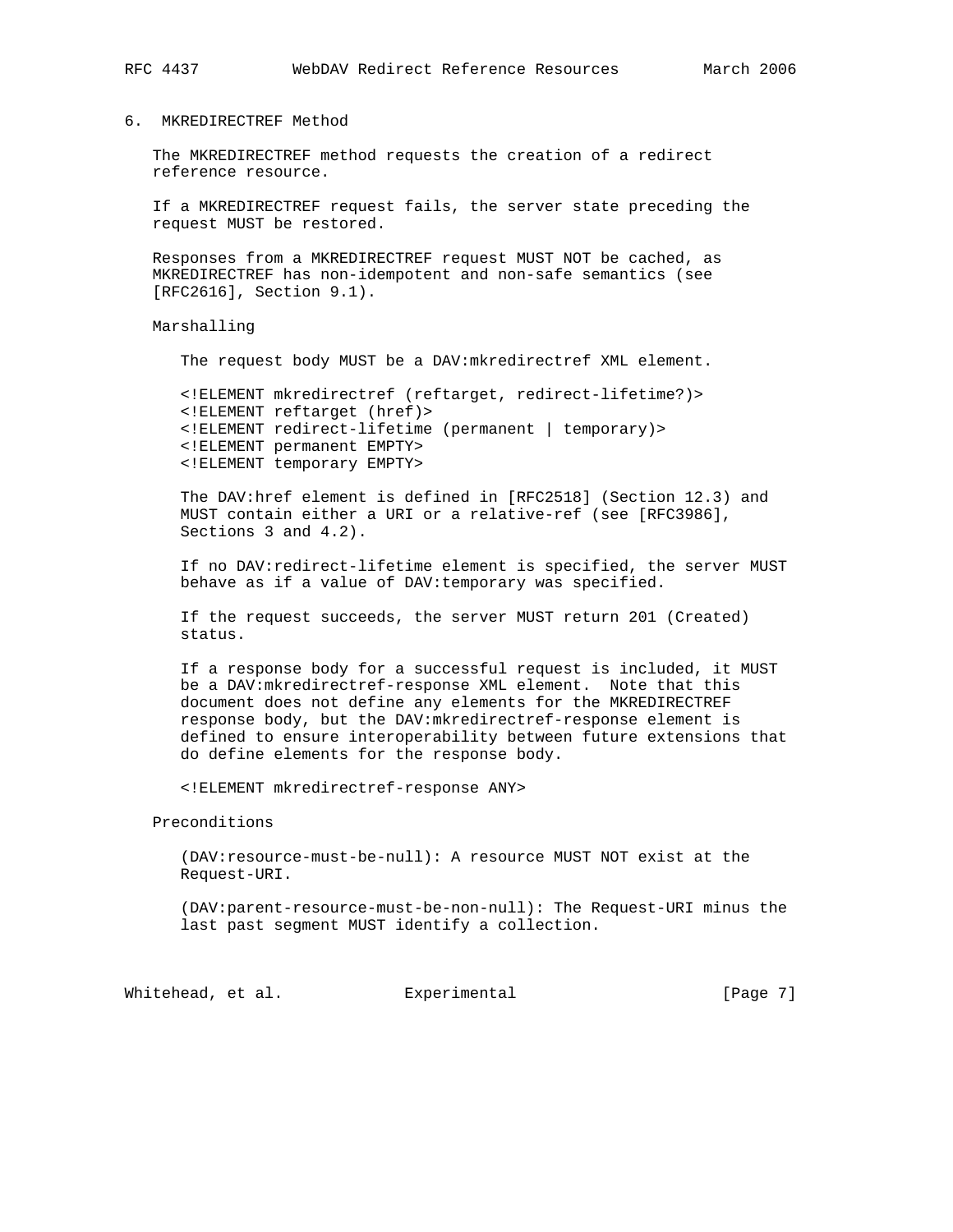(DAV:name-allowed): The last segment of the Request-URI is available for use as a resource name.

 (DAV:locked-update-allowed): If the collection identified by the Request-URI minus the last path segment is write-locked, then the appropriate token MUST be specified in an If request header.

 (DAV:redirect-lifetime-supported): If the request body contains a DAV:redirect-lifetime element, the server MUST support the specified lifetime. Support for DAV:temporary is REQUIRED, while support for DAV:permanent is OPTIONAL.

 (DAV:legal-reftarget): The specified is a legal URI or relative ref.

Postconditions

 (DAV:new-redirectref): a new redirect reference resource is created whose DAV:reftarget property has the value specified in the request body.

6.1. Example: Creating a Redirect Reference Resource with MKREDIRECTREF

>> Request:

 MKREDIRECTREF /˜whitehead/dav/spec08.ref HTTP/1.1 Host: www.example.com Content-Type: text/xml; charset="utf-8" Content-Length: xxx

```
 <?xml version="1.0" encoding="utf-8" ?>
<D:mkredirectref xmlns:D="DAV:">
 <D:reftarget>
    <D:href>/i-d/draft-webdav-protocol-08.txt</D:href>
 </D:reftarget>
</D:mkredirectref>
```
>> Response:

HTTP/1.1 201 Created

Whitehead, et al. Experimental Formulation (Page 8)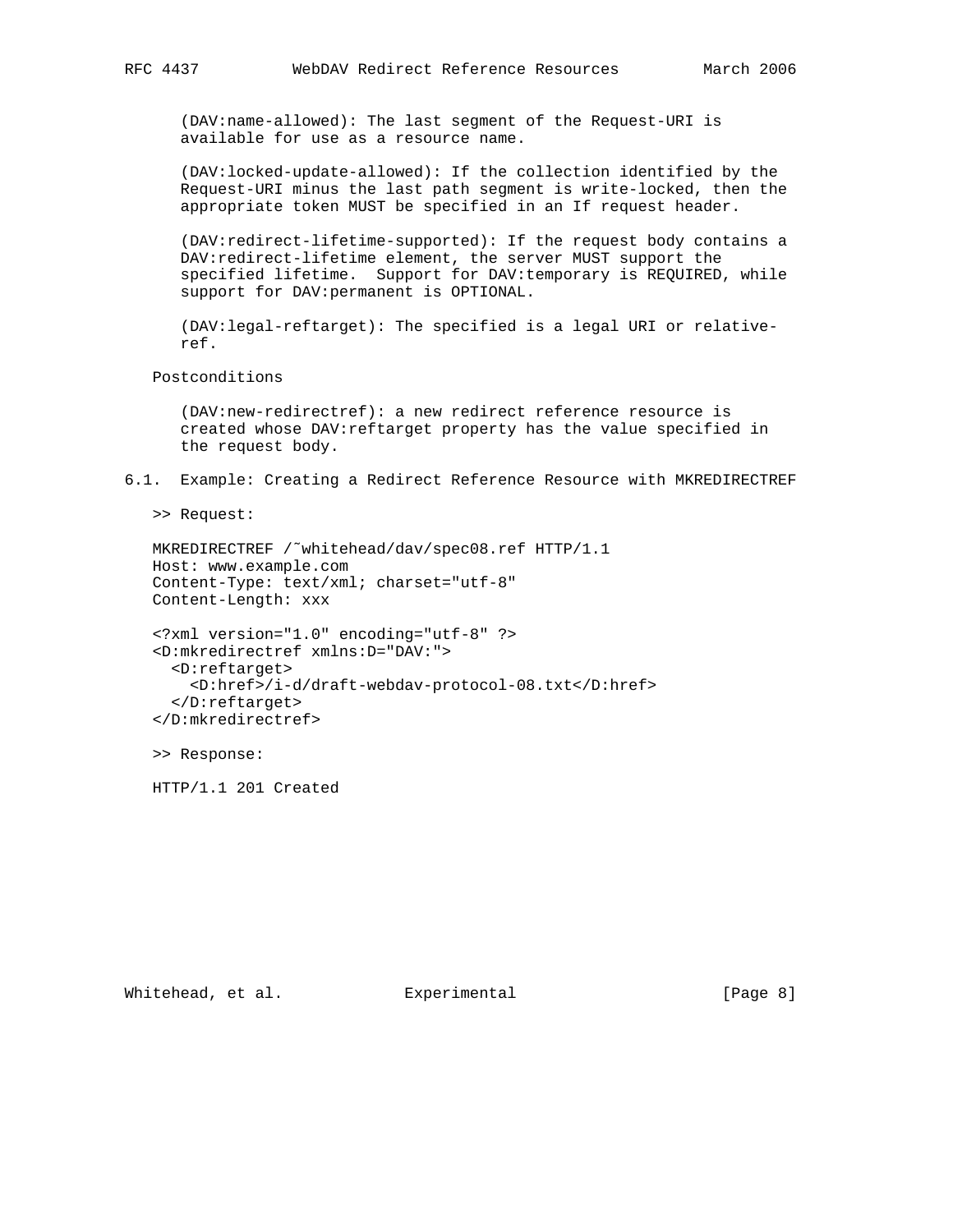This request resulted in the creation of a new redirect reference resource at http://www.example.com/˜whitehead/dav/spec08.ref, which points to the resource identified by the DAV:reftarget property. In this example, the target resource is identified by the URI http://www.example.com/i-d/draft-webdav-protocol-08.txt. The redirect reference resource's DAV:resourcetype property is set to DAV:redirectref, and its DAV:redirect-lifetime property has the value DAV:temporary.

7. UPDATEREDIRECTREF Method

 The UPDATEREDIRECTREF method requests the update of a redirect reference resource.

 If a UPDATEREDIRECTREF request fails, the server state preceding the request MUST be restored.

 Responses from a UPDATEREDIRECTREF request MUST NOT be cached, as UPDATEREDIRECTREF has non-safe semantics (see [RFC2616], Section 9.1).

Marshalling

The request body MUST be a DAV:updateredirectref XML element.

<!ELEMENT updateredirectref (reftarget?, redirect-lifetime?)>

 See Section 6 for a definition of DAV:reftarget and DAV:redirect lifetime.

 If no DAV:reftarget element is specified, the server MUST NOT change the target of the redirect reference.

 If no DAV:redirect-lifetime element is specified, the server MUST NOT change the lifetime of the redirect reference.

 If a response body for a successful request is included, it MUST be a DAV:updateredirectref-response XML element. Note that this document does not define any elements for the UPDATEREDIRECTREF response body, but the DAV:updateredirectref-response element is defined to ensure interoperability between future extensions that do define elements for the response body.

<!ELEMENT updateredirectref-response ANY>

Whitehead, et al. Experimental Formulation (Page 9)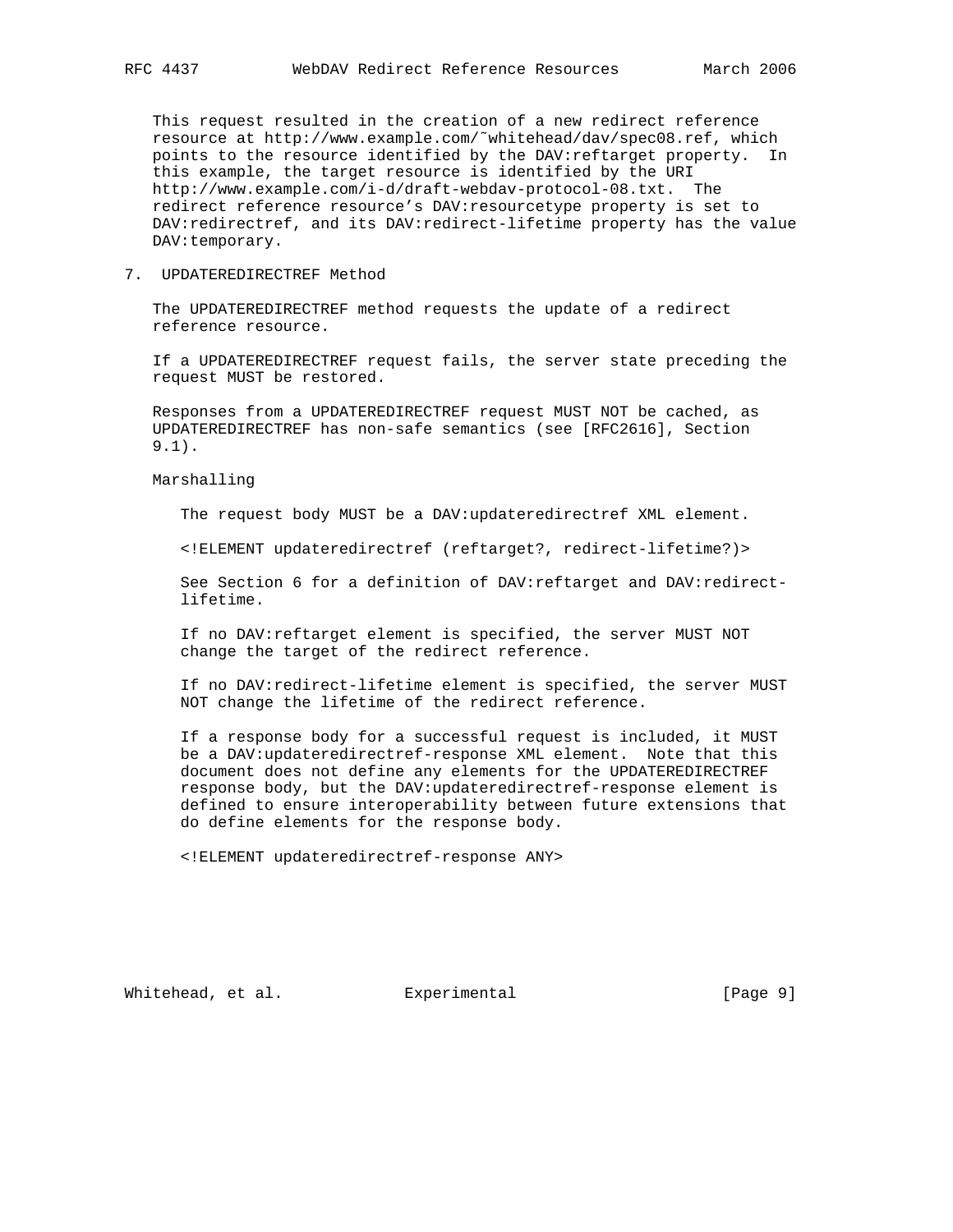Preconditions

 (DAV:locked-update-allowed): if the resource is write-locked, then the appropriate token MUST be specified in an If request header.

 (DAV:must-be-redirectref): the resource identified by the Request-URI must be a redirect reference resource as defined by this specification.

(DAV:redirect-lifetime-supported): see Section 6.

 (DAV:redirect-lifetime-update-supported): servers MAY support changing the DAV:redirect-lifetime property; if they don't, this condition code can be used to signal failure.

(DAV:legal-reftarget): see Section 6.

Postconditions

 (DAV:redirectref-updated): the DAV:reftarget and DAV:redirect lifetime properties of the redirect reference have been updated accordingly.

7.1. Example: Updating a Redirect Reference Resource with UPDATEREDIRECTREF

>> Request:

```
 UPDATEREDIRECTREF /˜whitehead/dav/spec08.ref HTTP/1.1
Host: www.example.com
Apply-To-Redirect-Ref: T
Content-Type: text/xml; charset="utf-8"
Content-Length: xxx
```

```
 <?xml version="1.0" encoding="utf-8" ?>
<D:updateredirectref xmlns:D="DAV:">
 <D:reftarget>
    <D:href>/i-d/draft-webdav-protocol-08b.txt</D:href>
  </D:reftarget>
</D:updateredirectref>
```
>> Response:

HTTP/1.1 200 OK

 This request has updated the redirect reference's DAV:reftarget property to "/i-d/draft-webdav-protocol-08b.txt" and has not changed the DAV:redirect-lifetime value. Note that the "Apply-To-Redirect-

Whitehead, et al. Experimental [Page 10]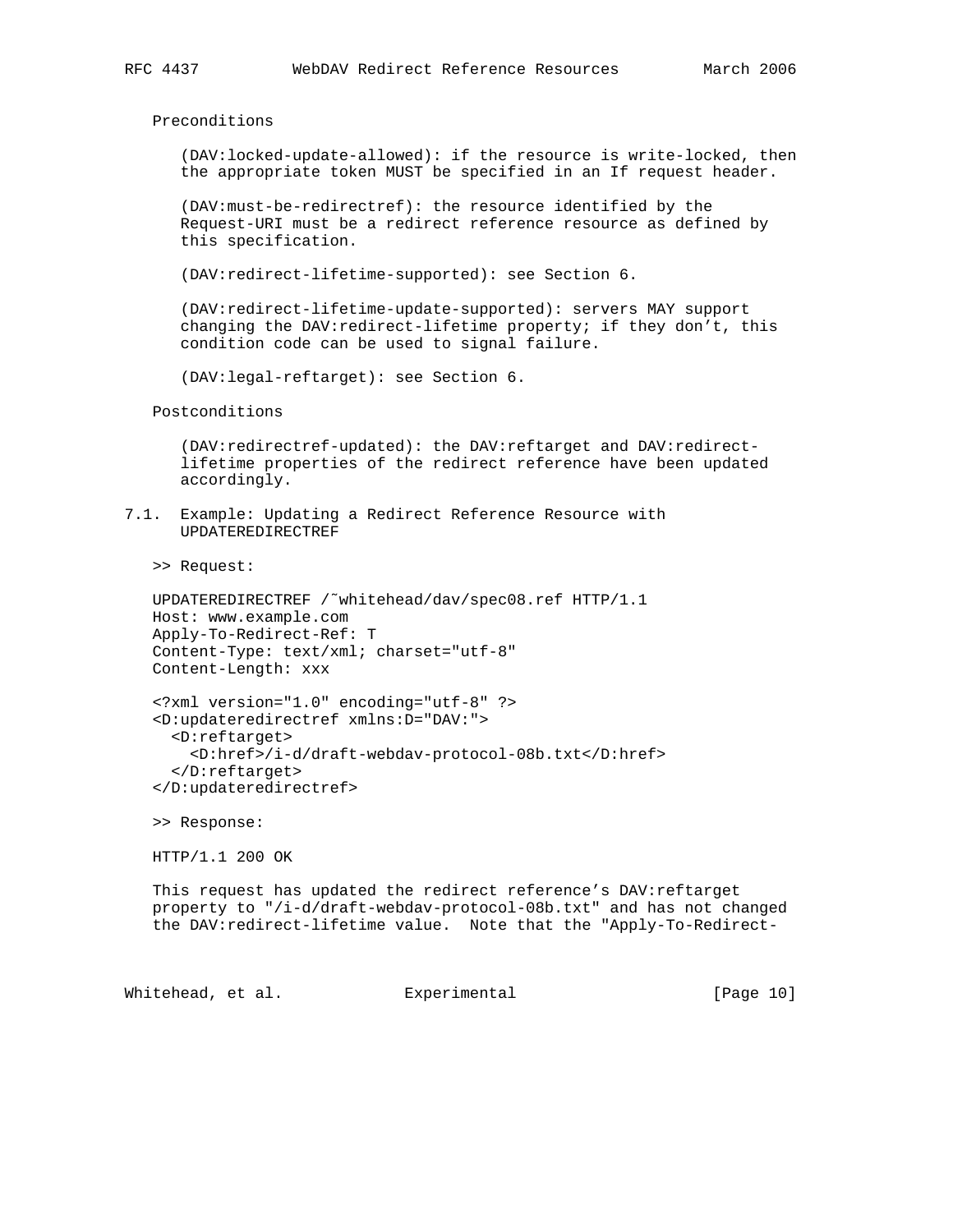Ref" request header must be used; otherwise, the request would result in a redirect (3xx) response status.

8. Operations on Collections That Contain Redirect Reference Resources

 According to [RFC2518], Section 9.2, methods that have defined interactions with the "Depth" request header should apply all other request headers to each resource in scope. However, applying this principle to the "Apply-To-Redirect-Ref" header uniformly would make it impractical to implement this specification on top of existing servers and also would result in unexpected server behaviour for clients that do not take the existence of redirect references into account. On the other hand, the definition of the "Depth" header allows alternate behaviours to be explicitly defined.

 For this reason, this specification defines the interaction between "Depth" and "Apply-To-Redirect-Ref" request headers on a case-by-case basis and also provides a default for methods not mentioned here that do not specify the behaviour themselves.

| method name defined in                                                 |                                                                                                             | supported depths                                                                              | behaviour                                                                   |
|------------------------------------------------------------------------|-------------------------------------------------------------------------------------------------------------|-----------------------------------------------------------------------------------------------|-----------------------------------------------------------------------------|
| COPY<br><b>DELETE</b><br>LOCK<br>MOVE<br>PROPFIND<br>REPORT<br>default | [RFC2518], 8.9]<br>[RFC2518], 8.7<br>[RFC2518], 8.11<br>[RFC2518], 8.10<br>[RFC2518], 8.2<br>[RFC3253], 3.6 | 0, infinity<br>infinity<br>0, infinity<br>0, infinity<br>$0, 1,$ infinity<br>$0, 1,$ infinity | <b>"T"</b><br>ադա<br><b>"T"</b><br>יי ידי יי<br>inherit<br>inherit<br>" 구 " |

 When the behaviour is defined to be "inherit", the method should follow RFC2518's default behaviour for "Depth" operations, which means applying the value given for "Apply-To-Redirect-Ref" to each resource in scope. On the other hand, when it is defined to be "T", the method should behave as if a "Apply-To-Redirect-Ref: T" header was specified for each operation on child resources. The latter ensures that "Depth: infinity" operations will not fail unexpectedly just because there was a redirect reference resource in scope.

8.1. Example: PROPFIND on a Collection with Redirect Reference Resources

 Suppose a PROPFIND request with Depth: infinity is submitted to the following collection, with the members shown here:

Whitehead, et al. Experimental [Page 11]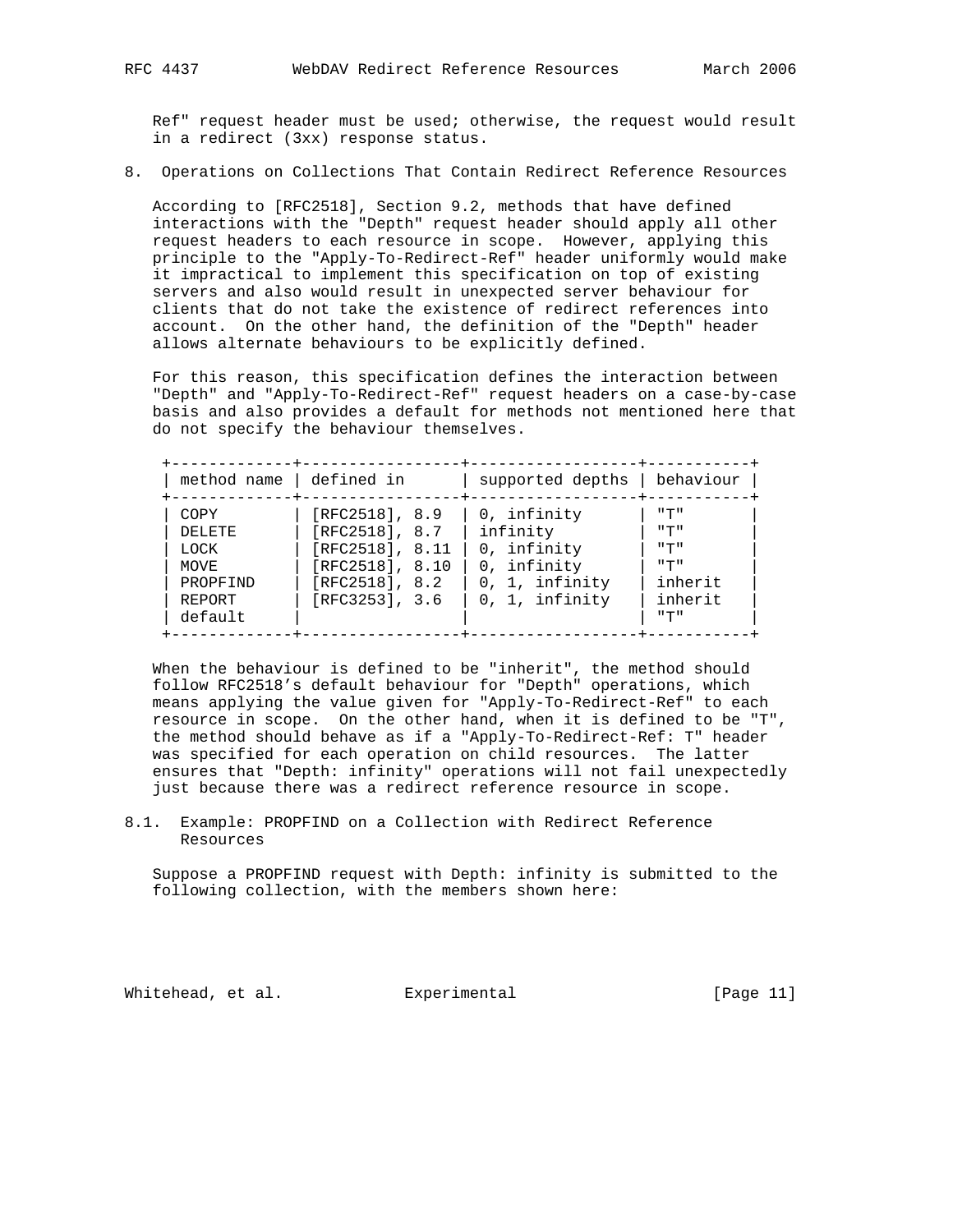```
 /MyCollection/
     (non-reference resource) diary.html
     (redirect reference resource) nunavut
>> Request:
PROPFIND /MyCollection/ HTTP/1.1
Host: example.com
Depth: infinity
Apply-To-Redirect-Ref: F
Content-Type: text/xml
Content-Length: xxxx
<?xml version="1.0" ?>
<D:propfind xmlns:D="DAV: ">
  <D:prop xmlns:J="http://example.com/jsprops/">
    <D:resourcetype/>
    <J:keywords/>
  </D:prop>
</D:propfind>
>> Response:
HTTP/1.1 207 Multi-Status
Content-Type: text/xml
Content-Length: xxxx
<?xml version="1.0" ?>
<D:multistatus xmlns:D="DAV:" xmlns:J="http://example.com/jsprops/">
  <D:response>
    <D:href>/MyCollection/</D:href>
    <D:propstat>
      <D:prop>
        <D:resourcetype><D:collection/></D:resourcetype>
        <J:keywords>diary, interests, hobbies</J:keywords>
      </D:prop>
      <D:status>HTTP/1.1 200 OK</D:status>
    </D:propstat>
  </D:response>
  <D:response>
    <D:href>/MyCollection/diary.html</D:href>
    <D:propstat>
      <D:prop>
        <D:resourcetype/>
        <J:keywords>diary, travel, family, history</J:keywords>
      </D:prop>
      <D:status>HTTP/1.1 200 OK</D:status>
    </D:propstat>
```
Whitehead, et al. Experimental [Page 12]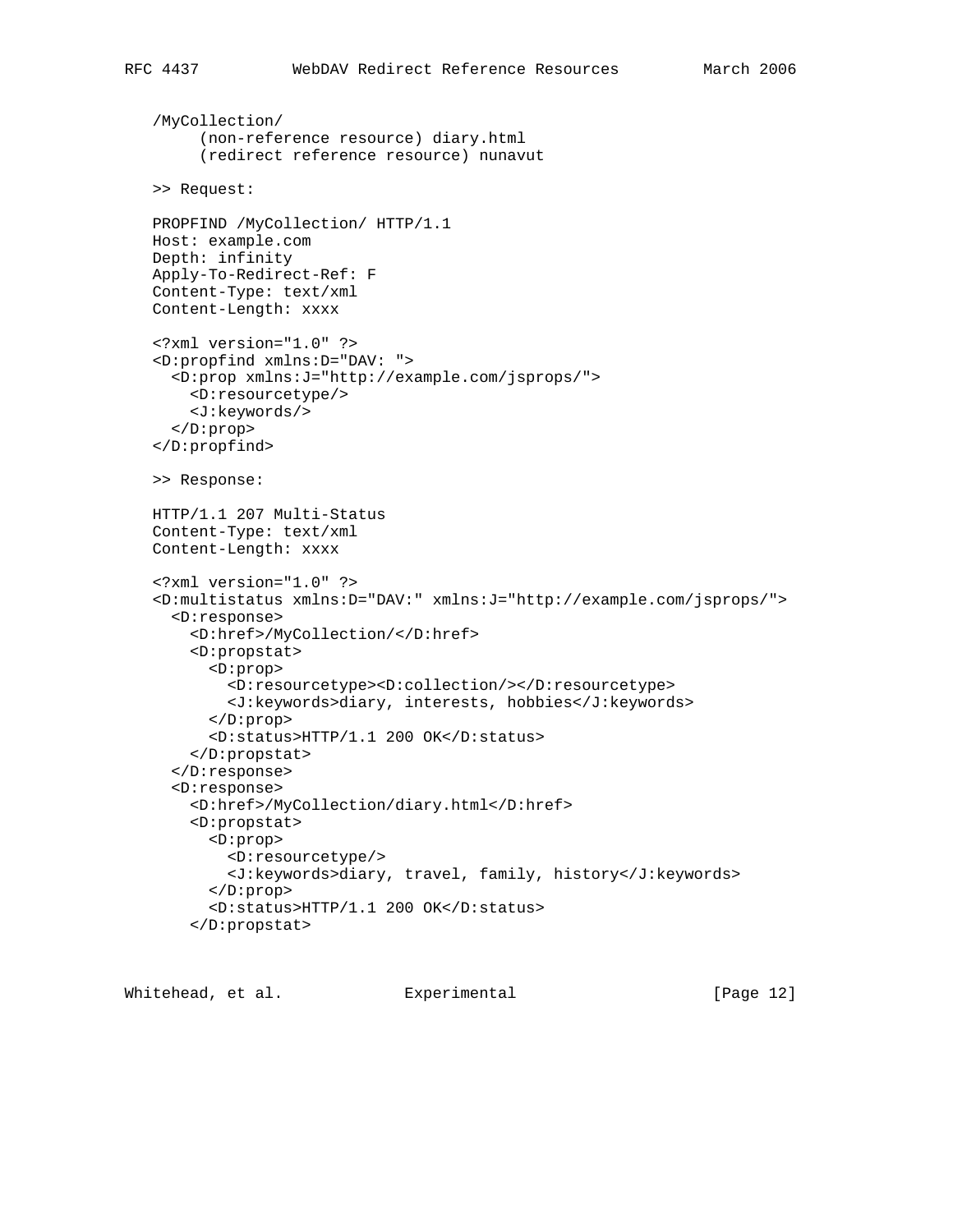```
 </D:response>
  <D:response>
    <D:href>/MyCollection/nunavut</D:href>
    <D:status>HTTP/1.1 302 Found</D:status>
    <D:location>
      <D:href>http://example.ca/art/inuit/</D:href>
    </D:location>
  </D:response>
</D:multistatus>
```
 In this example, the Depth header is set to infinity, and the Apply- To-Redirect-Ref header is set to "F". The collection contains one URI that identifies a redirect reference resource. The response element for the redirect reference resource has a status of 302 (Found) and includes a DAV:location extension element to allow clients to retrieve the properties of its target resource. (The response element for the redirect reference resource does not include the requested properties. The client can submit another PROPFIND request to the URI in the DAV:location pseudo-property to retrieve those properties.)

8.2. Example: PROPFIND with Apply-To-Redirect-Ref on a Collection with Redirect Reference Resources

 Suppose a PROPFIND request with "Apply-To-Redirect-Ref: T" and Depth: infinity is submitted to the following collection, with the members shown here:

 /MyCollection/ (non-reference resource) diary.html (redirect reference resource) nunavut

>> Request:

 PROPFIND /MyCollection/ HTTP/1.1 Host: example.com Depth: infinity Apply-To-Redirect-Ref: T Content-Type: text/xml Content-Length: xxxx

Whitehead, et al. Experimental [Page 13]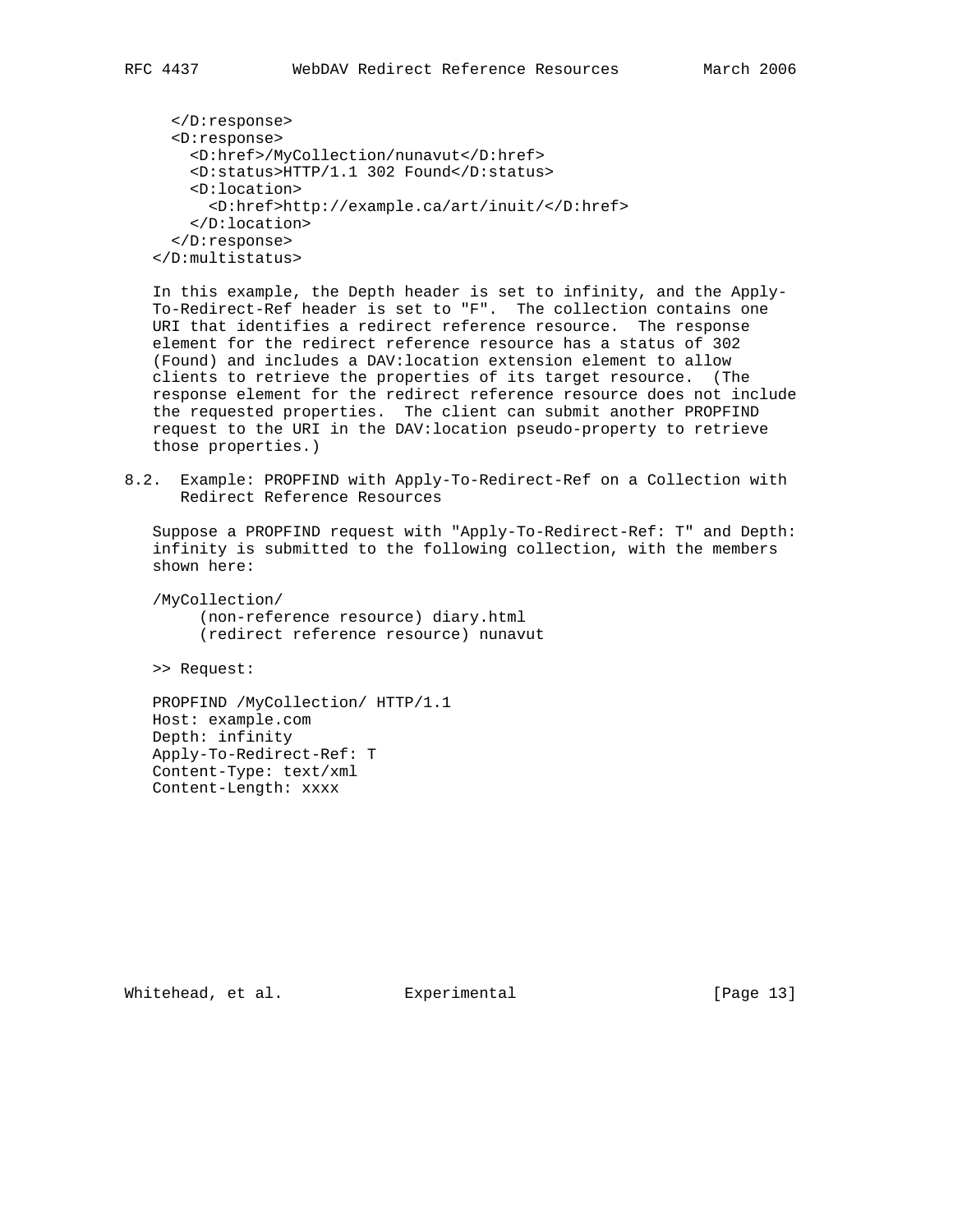```
 <?xml version="1.0" ?>
<D:propfind xmlns:D="DAV:">
  <D:prop>
    <D:resourcetype/>
    <D:reftarget/>
    <D:redirect-lifetime/>
  </D:prop>
</D:propfind>
>> Response:
HTTP/1.1 207 Multi-Status
Content-Type: text/xml
Content-Length: xxxx
<?xml version="1.0" ?>
<D:multistatus xmlns:D="DAV:">
  <D:response>
    <D:href>/MyCollection/</D:href>
    <D:propstat>
      <D:prop>
        <D:resourcetype><D:collection/></D:resourcetype>
      </D:prop>
      <D:status>HTTP/1.1 200 OK</D:status>
    </D:propstat>
    <D:propstat>
      <D:prop>
        <D:reftarget/>
        <D:redirect-lifetime/>
      </D:prop>
      <D:status>HTTP/1.1 404 Not Found</D:status>
    </D:propstat>
  </D:response>
  <D:response>
    <D:href>/MyCollection/diary.html</D:href>
    <D:propstat>
      <D:prop>
        <D:resourcetype/>
      </D:prop>
      <D:status>HTTP/1.1 200 OK</D:status>
    </D:propstat>
    <D:propstat>
      <D:prop>
        <D:reftarget/>
        <D:redirect-lifetime/>
      </D:prop>
      <D:status>HTTP/1.1 404 Not Found</D:status>
    </D:propstat>
```
Whitehead, et al. Experimental [Page 14]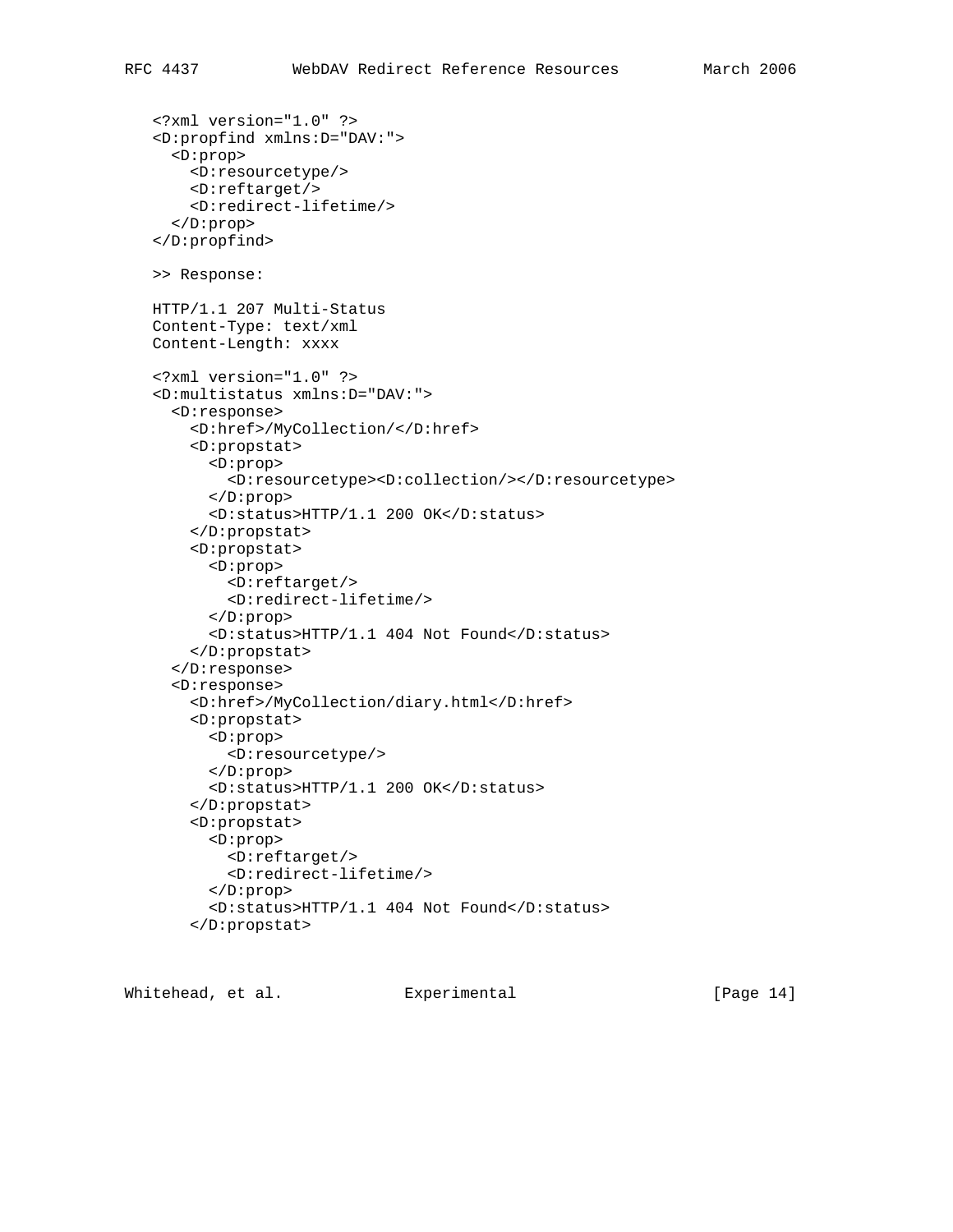```
 </D:response>
  <D:response>
    <D:href>/MyCollection/nunavut</D:href>
    <D:propstat>
      <D:prop>
        <D:resourcetype><D:redirectref/></D:resourcetype>
        <D:reftarget>
          <D:href>http://example.ca/art/inuit/</D:href>
        </D:reftarget>
        <D:redirect-lifetime><D:temporary/></D:redirect-lifetime>
      </D:prop>
    <D:status>HTTP/1.1 200 OK</D:status>
    </D:propstat>
  </D:response>
</D:multistatus>
```
 Since the "Apply-To-Redirect-Ref: T" header is present, the response shows the properties of the redirect reference resource in the collection rather than reporting a 302 status.

9. Operations on Targets of Redirect Reference Resources

 Operations on targets of redirect reference resources have no effect on the reference resource.

10. Relative References in DAV:reftarget

 The URI in the href in a DAV:reftarget property MAY be a relative reference. In this case, the base URI to be used for resolving it to absolute form is the URI used in the HTTP message to identify the redirect reference resource to which the DAV:reftarget property belongs.

 When DAV:reftarget appears in the context of a Multi-Status response, it is in a DAV:response element that contains a single DAV:href element. The value of this DAV:href element serves as the base URI for resolving a relative reference in DAV: reftarget. The value of DAV:href may itself be relative, in which case it must be resolved first in order to serve as the base URI for the relative reference in DAV:reftarget. If the DAV:href element is relative, its base URI is constructed from the scheme component "http", the value of the Host header in the request, and the Request-URI.

Whitehead, et al. Experimental [Page 15]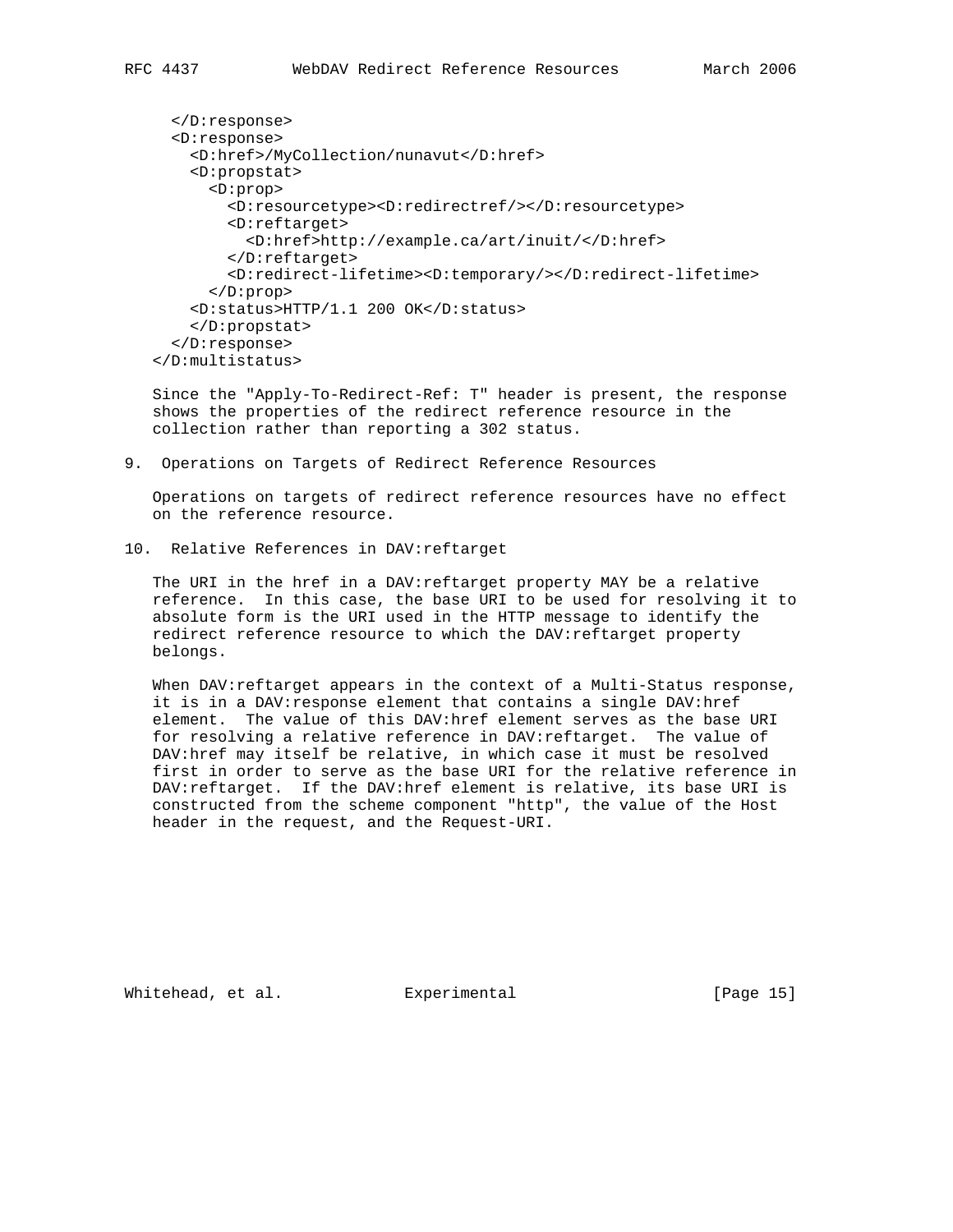10.1. Example: Resolving a Relative Reference in a Multi-Status Response

```
 >> Request:
```
 PROPFIND /geog/ HTTP/1.1 Host: example.com Apply-To-Redirect-Ref: T Depth: 1 Content-Type: text/xml Content-Length: nnn

```
 <?xml version="1.0" ?>
<D:propfind xmlns:D="DAV:">
  <D:prop>
    <D:resourcetype/>
    <D:reftarget/>
  </D:prop>
</D:propfind>
```

```
 >> Response:
```
 HTTP/1.1 207 Multi-Status Content-Type: text/xml Content-Length: nnn

```
 <?xml version="1/0" ?>
<D:multistatus xmlns:D="DAV:">
  <D:response>
    <D:href>/geog/</D:href>
    <D:propstat>
      <D:prop>
        <D:resourcetype><D:collection/></D:resourcetype>
      </D:prop>
      <D:status>HTTP/1.1 200 OK</D:status>
    </D:propstat>
    <D:propstat>
      <D:prop><D:reftarget/></D:prop>
      <D:status>HTTP/1.1 404 Not Found</D:status>
    </D:propstat>
  </D:response>
  <D:response>
    <D:href>/geog/stats.html</D:href>
    <D:propstat>
      <D:prop>
        <D:resourcetype><D:redirectref/></D:resourcetype>
        <D:reftarget>
          <D:href>statistics/population/1997.html</D:href>
```
Whitehead, et al. Experimental [Page 16]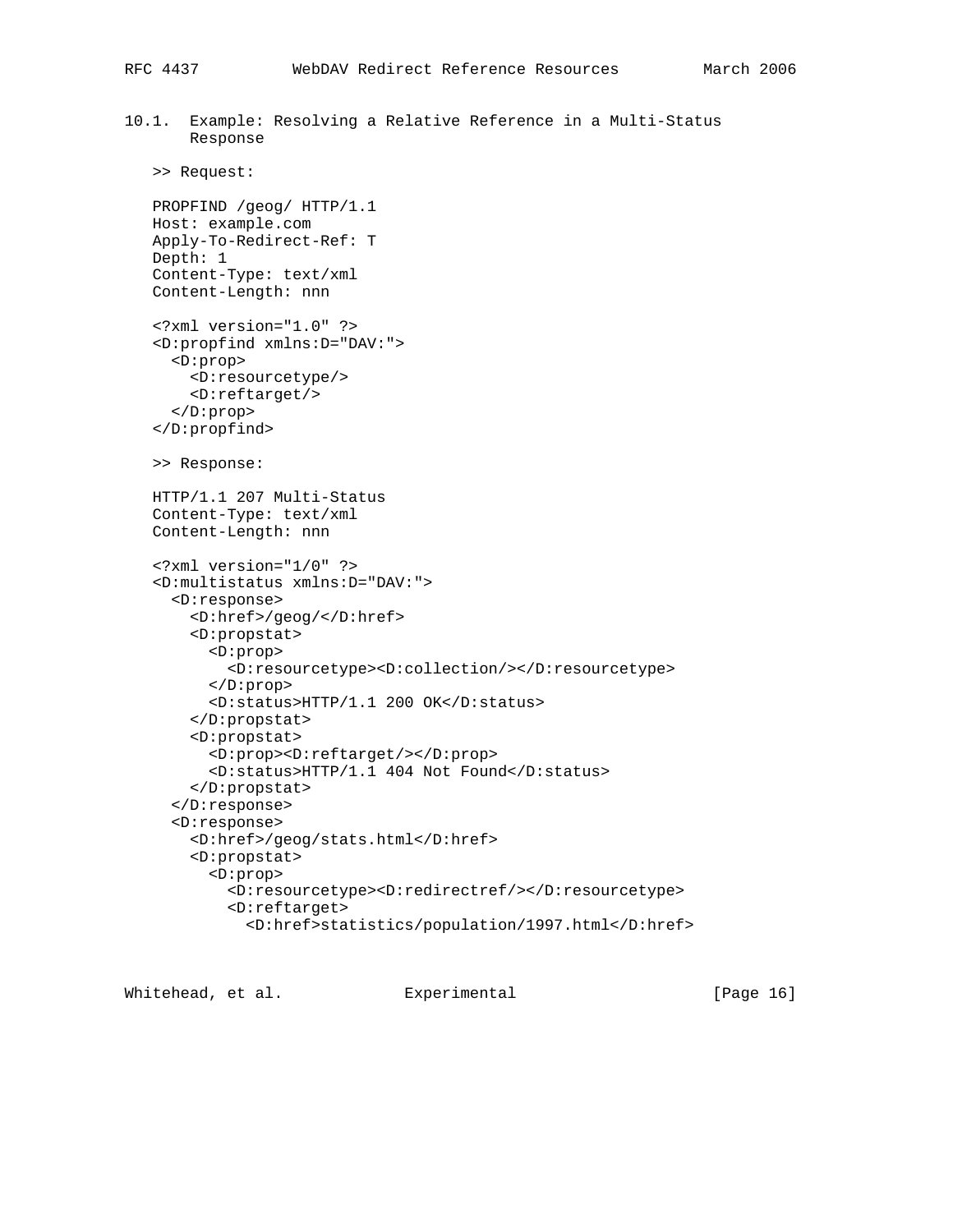</D:reftarget> </D:prop> <D:status>HTTP/1.1 200 OK</D:status> </D:propstat> </D:response> </D:multistatus>

 In this example, the relative reference "statistics/population/1997.html" is returned as the value of the DAV:reftarget property for the reference resource identified by href /geog/stats.html. The href is itself a relative reference, which resolves to http://example.com/geog/stats.html. This is the base URI for resolving the relative reference in reftarget. The absolute URI of reftarget is http://example.com/geog/statistics/population/1997.html.

11. Redirect References to Collections

 In a Request-URI /segment1/segment2/segment3, any of the three segments may identify a redirect reference resource. (See [RFC3986], Section 3.3, for definitions of "path" and "segment".) If any segment in a Request-URI identifies a redirect reference resource, the response SHOULD be a 3xx. The value of the Location header in the response is as follows:

 The leftmost path segment of the Request-URI that identifies a redirect reference resource, together with all path segments and separators to the left of it, is replaced by the value of the redirect reference resource's DAV:reftarget property (resolved to an absolute URI). The remainder of the Request-URI is concatenated to this path.

 Note: If the DAV:reftarget property ends with a "/" and the remainder of the Request-URI is non-empty (and therefore must begin with a "/"), the final "/" in the DAV:reftarget property is dropped before the remainder of the Request-URI is appended.

Consider Request-URI  $/x/y/z$ .html. Suppose that  $/x/$  is a redirect reference resource, whose target resource is collection /a/, which contains redirect reference resource y whose target resource is collection /b/, which contains redirect reference resource z.html, whose target resource is /c/d.html.

Whitehead, et al. Experimental [Page 17]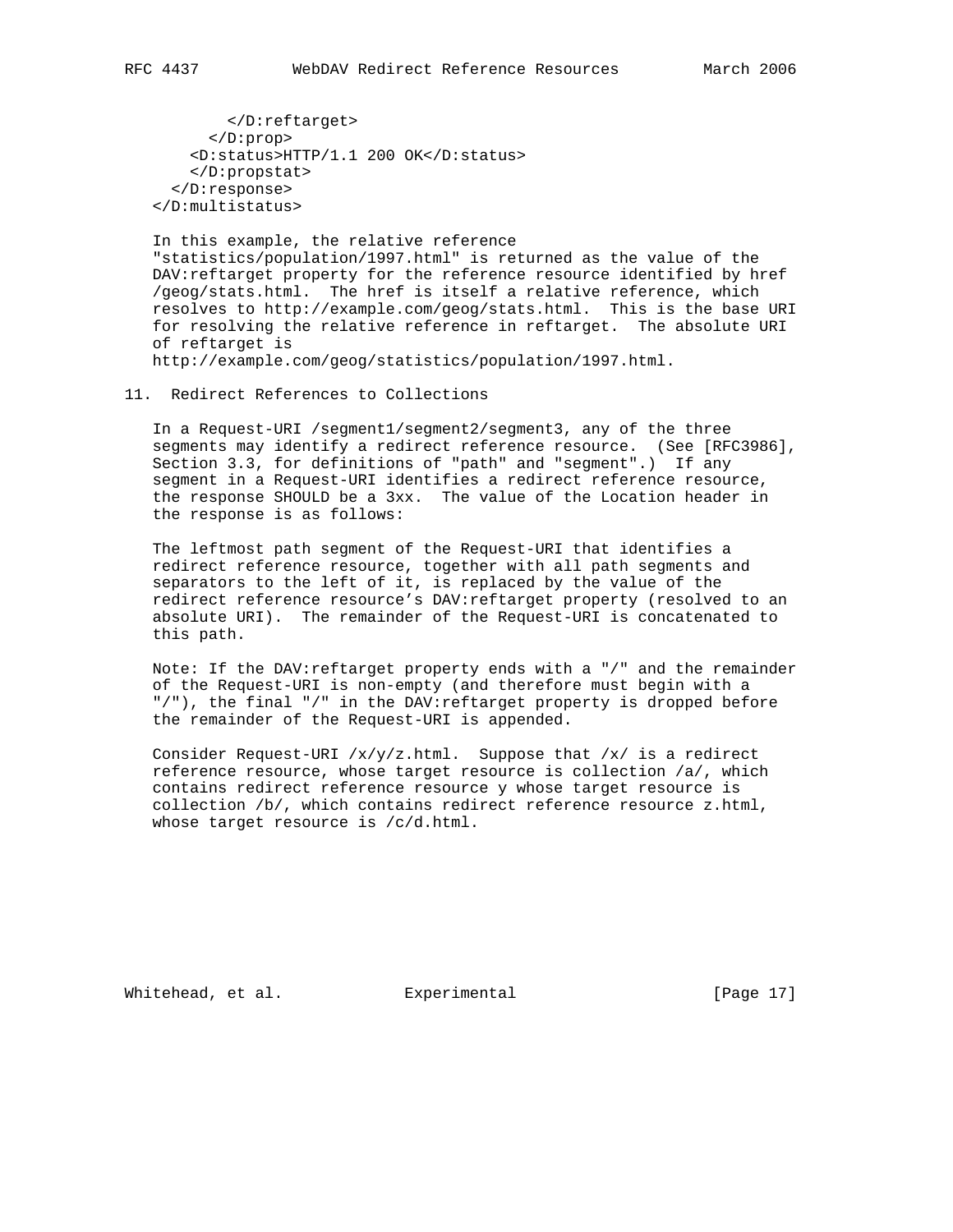

 In this case, the client must follow up three separate 3xx responses before finally reaching the target resource. The server responds to the initial request with a 3xx with Location:  $/a/y/z$ .html, and the client resubmits the request to  $/a/y/z$ .html. The server responds to this request with a 3xx with Location: /b/z.html, and the client resubmits the request to /b/z.html. The server responds to this request with a 3xx with Location: /c/d.html, and the client resubmits the request to /c/d.html. This final request succeeds.

 Note: The behaviour described above may have a very serious impact on the efficiency of mapping Request-URIs to resources in HTTP request processing. Therefore, servers MAY respond with a 404 status code if the cost of checking all leading path segments for redirect references seems prohibitive.

## 12. Headers

12.1. Redirect-Ref Response Header

 Redirect-Ref = "Redirect-Ref:" (URI | relative-ref) ; URI: see [RFC3986], Section 3 ; relative-ref: see [RFC3986], Section 4.2

 The Redirect-Ref header is used in all 3xx responses from redirect reference resources. The value is the link target as specified during redirect reference resource creation.

Whitehead, et al. Experimental [Page 18]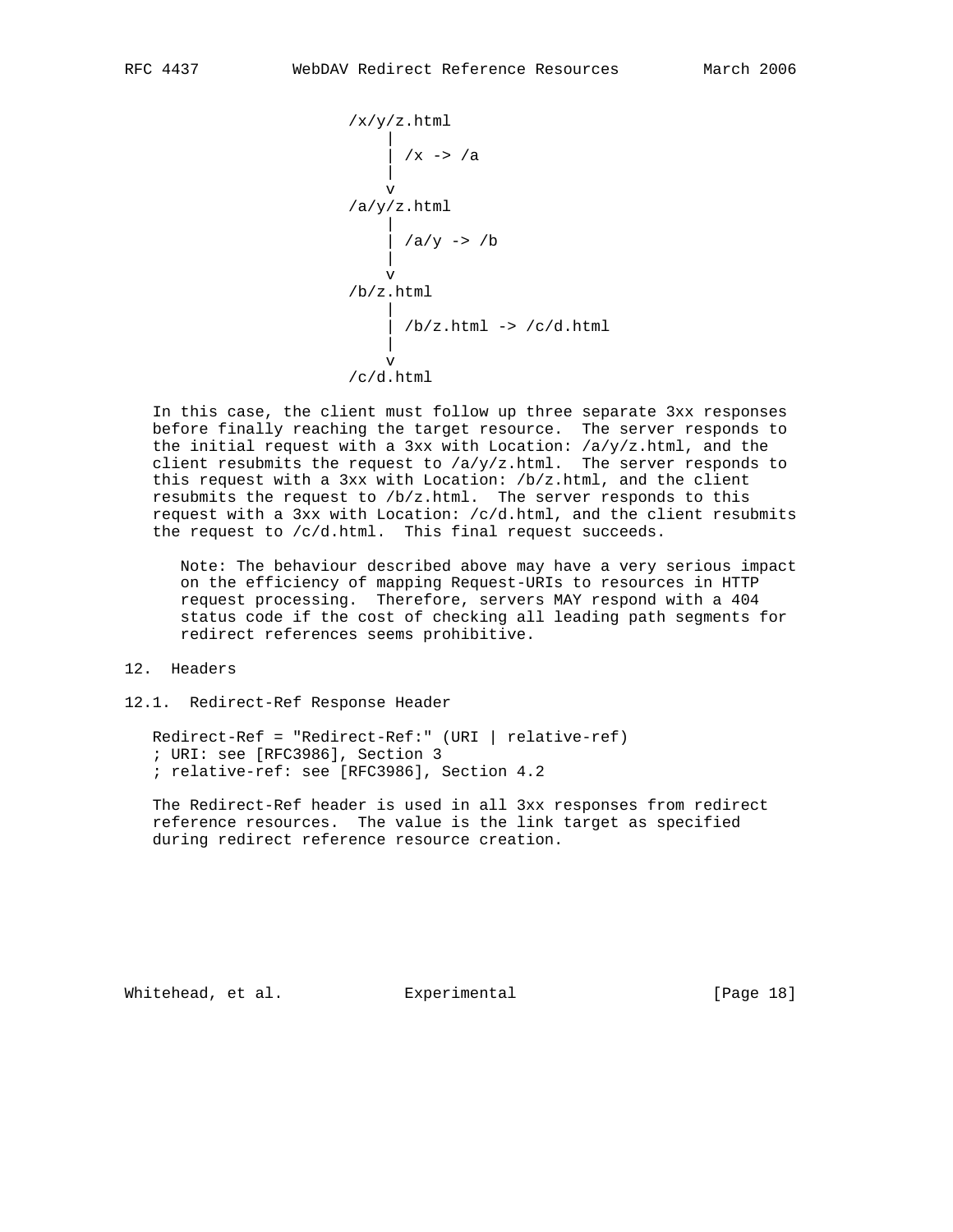12.2. Apply-To-Redirect-Ref Request Header

Apply-To-Redirect-Ref = "Apply-To-Redirect-Ref" ":" ("T" | "F")

 The optional Apply-To-Redirect-Ref header can be used on any request to a redirect reference resource. When it is present and set to "T", the request MUST be applied to the reference resource itself, and a 3xx response MUST NOT be returned.

 If the Apply-To-Redirect-Ref header is used on a request to any other sort of resource besides a redirect reference resource, the server MUST ignore it.

13. Redirect Reference Resource Properties

 The properties defined below are REQUIRED on redirect reference resources. A PROPFIND/allprop request SHOULD NOT return any of the properties defined in this document.

13.1. DAV:redirect-lifetime (protected)

 This property provides information about the lifetime of a redirect. It can be either DAV:permanent (HTTP status 301) or DAV:temporary (HTTP status 302). Future protocols may define additional values.

 <!ELEMENT redirect-lifetime (permanent | temporary)> <!ELEMENT permanent EMPTY> <!ELEMENT temporary EMPTY>

13.2. DAV:reftarget (protected)

 This property provides an efficient way for clients to discover the URI of the target resource. This is a read-only property after its initial creation. Its value can only be set in a MKREDIRECTREF request. The value is a DAV:href element containing the URI of the target resource.

<!ELEMENT reftarget href >

14. XML Elements

14.1. redirectref XML Element

Name: redirectref

Namespace: DAV:

Whitehead, et al. Experimental [Page 19]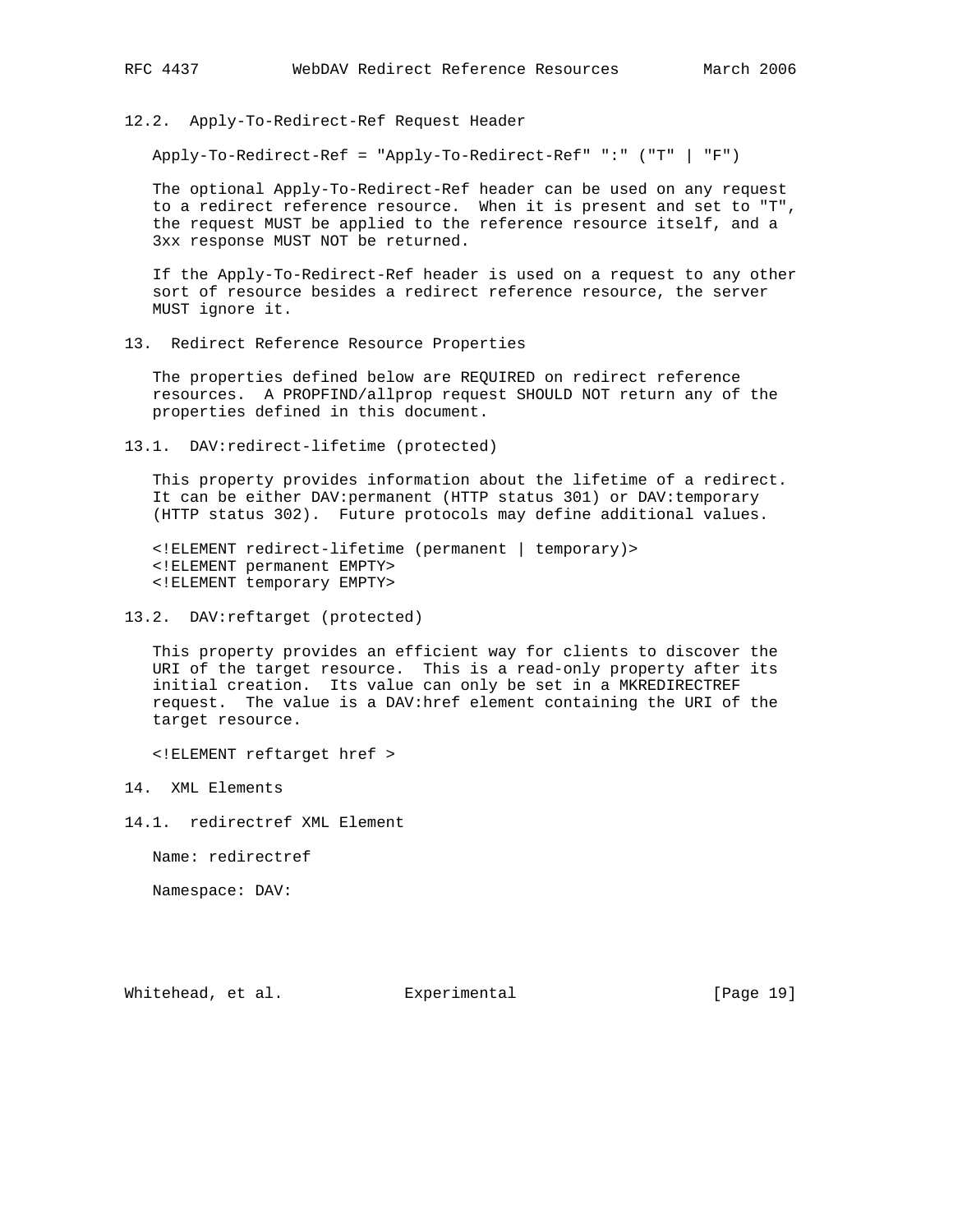Purpose: Used as the value of the DAV:resourcetype property to specify that the resource type is a redirect reference resource.

<!ELEMENT redirectref EMPTY >

15. Extensions to the DAV:response XML Element for Multi-Status Responses

 As described in Section 8, the DAV:location element may be returned in the DAV:response element of a 207 Multi-Status response, to allow clients to resubmit their requests to the target resource of a redirect reference resource.

 Consequently, the definition of the DAV:response XML element changes to the following:

 <!ELEMENT response (href, ((href\*, status)|(propstat+)), responsedescription?, location?) > <!ELEMENT location (href) >

16. Capability Discovery

 Sections 9.1 and 15 of [RFC2518] describe the use of compliance classes with the DAV header in responses to OPTIONS, to indicate which parts of the WebDAV Distributed Authoring protocols the resource supports. This specification defines an OPTIONAL extension to [RFC2518]. It defines a new compliance class, called redirectrefs, for use with the DAV header in responses to OPTIONS requests. If a resource does support redirect references, its response to an OPTIONS request may indicate that it does, by listing the new redirectrefs compliance class in the DAV header and by listing the MKREDIRECTREF method as one it supports.

 When responding to an OPTIONS request, any type of resource can include redirectrefs in the value of the DAV header. Doing so indicates that the server permits a redirect reference resource at the Request-URI.

16.1. Example: Discovery of Support for Redirect Reference Resources

>> Request:

 OPTIONS /somecollection/someresource HTTP/1.1 Host: example.org

Whitehead, et al. Experimental [Page 20]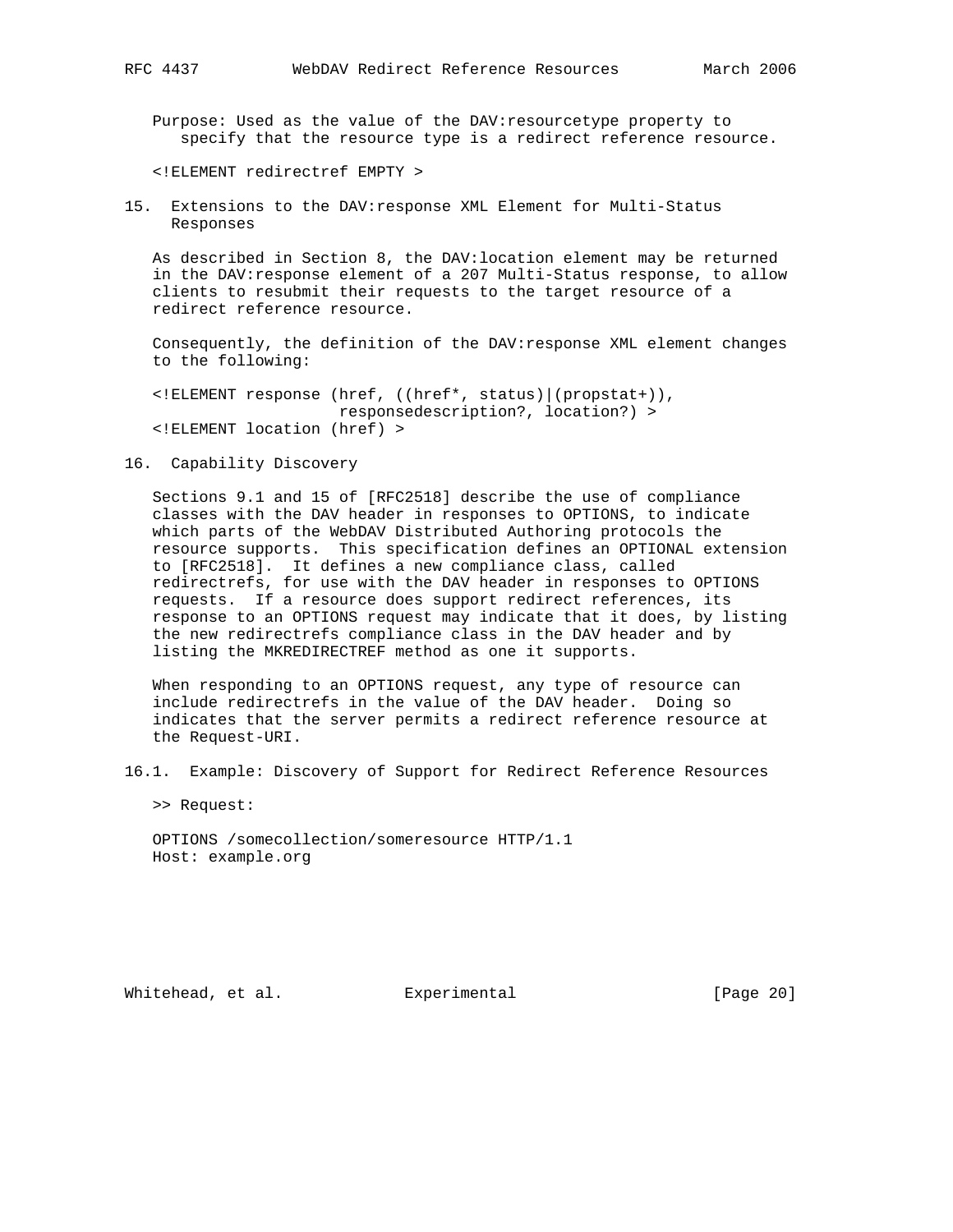>> Response:

 HTTP/1.1 200 OK Allow: OPTIONS, GET, HEAD, POST, PUT, DELETE, TRACE, COPY, MOVE Allow: MKCOL, PROPFIND, PROPPATCH, LOCK, UNLOCK, MKREDIRECTREF DAV: 1, 2, redirectrefs

 The DAV header in the response indicates that the resource /somecollection/someresource is level 1 and level 2 compliant, as defined in [RFC2518]. In addition, /somecollection/someresource supports redirect reference resources. The Allow header indicates that MKREDIRECTREF requests can be submitted to /somecollection/someresource.

### 17. Security Considerations

 This section is provided to make applications that implement this protocol aware of the security implications of this protocol.

 All of the security considerations of HTTP/1.1 and the WebDAV Distributed Authoring Protocol specification also apply to this protocol specification. In addition, redirect reference resources introduce several new security concerns and increase the risk of some existing threats. These issues are detailed below.

### 17.1. Privacy Concerns

 By creating redirect reference resources on a trusted server, it is possible for a hostile agent to induce users to send private information to a target on an unrelated system. This risk is mitigated somewhat, since clients are required to notify the user of the redirection for any request other than GET or HEAD. (See [RFC2616], Section 10.3.3, 302 Found.)

### 17.2. Redirect Loops

 Although redirect loops were already possible in HTTP 1.1, the introduction of the MKREDIRECTREF method creates a new avenue for clients to create loops accidentally or maliciously. If the reference resource and its target are on the same server, the server may be able to detect MKREDIRECTREF requests that would create loops. See also [RFC2616], Section 10.3, "Redirection 3xx."

#### 17.3. Redirect Reference Resources and Denial of Service

 Denial of service attacks were already possible by posting URLs that were intended for limited use at heavily used Web sites. The introduction of MKREDIRECTREF creates a new avenue for similar denial

Whitehead, et al. Experimental Figure 21]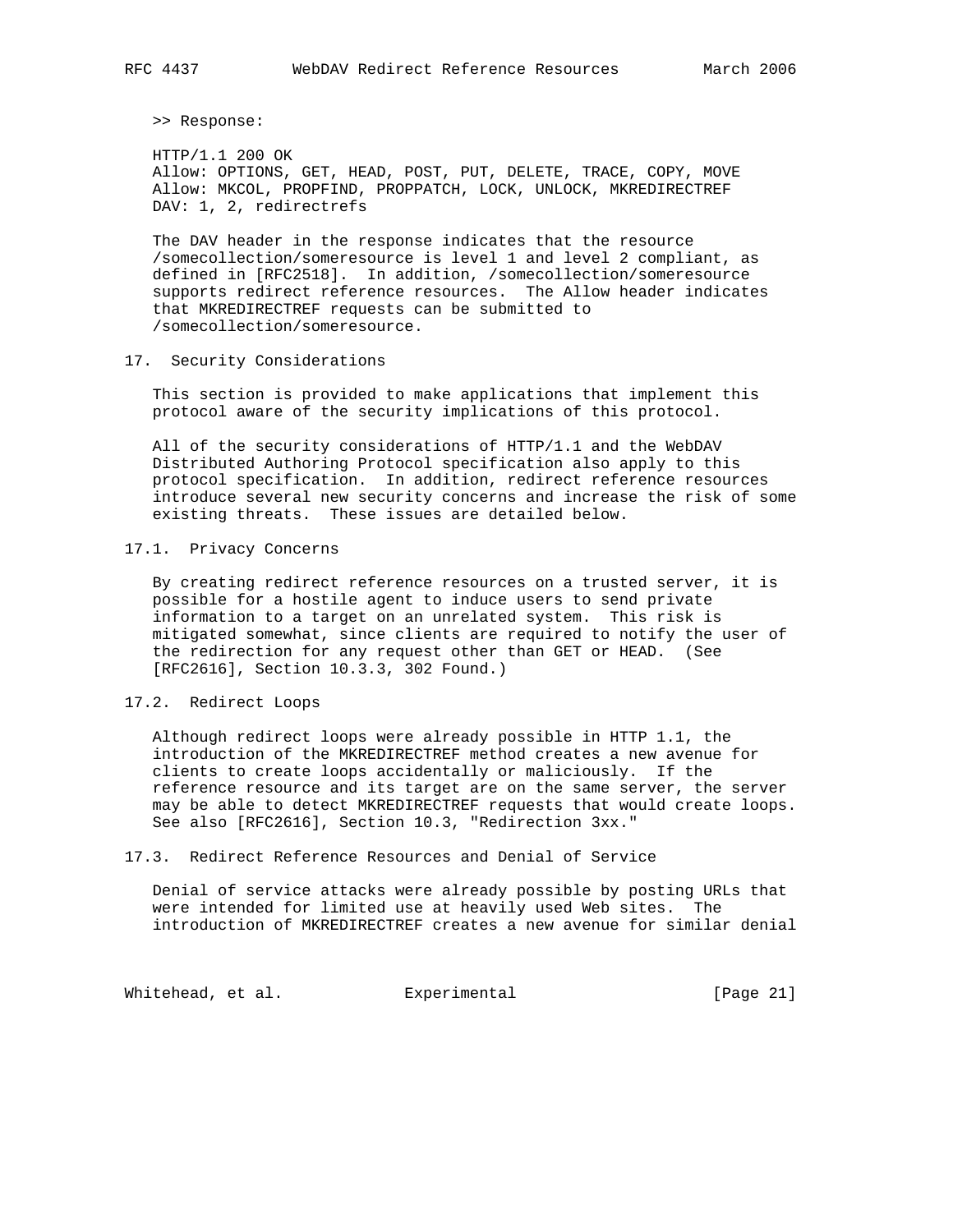of service attacks. Clients can now create redirect reference resources at heavily used sites to target locations that were not designed for heavy usage.

17.4. Revealing Private Locations

 There are several ways that redirect reference resources may reveal information about collection structures. First, the DAV:reftarget property of every redirect reference resource contains the URI of the target resource. Anyone who has access to the reference resource can discover the collection path that leads to the target resource. The owner of the target resource may have wanted to limit knowledge of this collection structure.

 Sufficiently powerful access control mechanisms can control this risk to some extent. Property-level access control could prevent users from examining the DAV: reftarget property. (The Location header returned in responses to requests on redirect reference resources reveals the same information, however.)

This risk is no greater than the similar risk posed by HTML links.

18. Internationalization Considerations

 All internationalization considerations mentioned in [RFC2518] also apply to this document.

19. IANA Considerations

 All IANA considerations mentioned in [RFC2518] also apply to this document.

19.1. HTTP headers

This document specifies the two new HTTP headers listed below.

19.1.1. Redirect-Ref

Header field name: Redirect-Ref

Applicable protocol: http

Status: standard

Author/Change controller: IETF

Specification document: this specification (Section 12.1)

Whitehead, et al. Experimental [Page 22]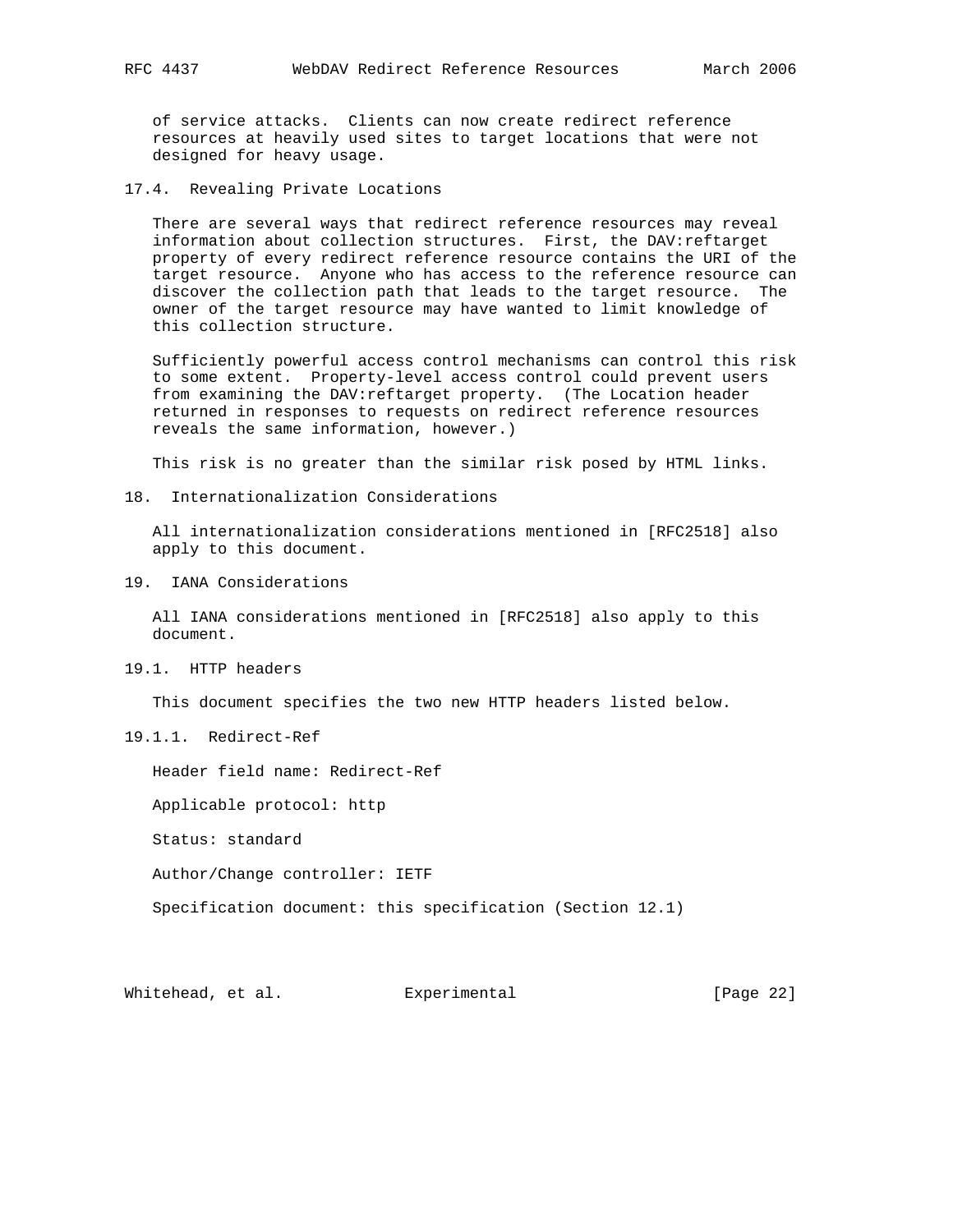19.1.2 Apply-To-Redirect-Ref

Header field name: Apply-To-Redirect-Ref

Applicable protocol: http

Status: standard

Author/Change controller: IETF

Specification document: this specification (Section 12.2)

20. Contributors

 Many thanks to Jason Crawford, Jim Davis, Chuck Fay, and Judith Slein, who can take credit for big parts of the original design of this specification.

21. Acknowledgements

 This document has benefited from thoughtful discussion by Jim Amsden, Peter Carlson, Steve Carter, Tyson Chihaya, Ken Coar, Ellis Cohen, Bruce Cragun, Spencer Dawkins, Mark Day, Rajiv Dulepet, David Durand, Lisa Dusseault, Stefan Eissing, Roy Fielding, Yaron Goland, Fred Hitt, Alex Hopmann, James Hunt, Marcus Jager, Chris Kaler, Manoj Kasichainula, Rohit Khare, Daniel LaLiberte, Steve Martin, Larry Masinter, Jeff McAffer, Joe Orton, Surendra Koduru Reddy, Juergen Reuter, Max Rible, Sam Ruby, Bradley Sergeant, Nick Shelness, John Stracke, John Tigue, John Turner, Kevin Wiggen, and others.

- 22. Normative References
	- [RFC2119] Bradner, S., "Key words for use in RFCs to Indicate Requirement Levels", BCP 14, RFC 2119, March 1997.
	- [RFC2518] Goland, Y., Whitehead, E., Faizi, A., Carter, S., and D. Jensen, "HTTP Extensions for Distributed Authoring -- WEBDAV", RFC 2518, February 1999.
	- [RFC2616] Fielding, R., Gettys, J., Mogul, J., Frystyk, H., Masinter, L., Leach, P., and T. Berners-Lee, "Hypertext Transfer Protocol -- HTTP/1.1", RFC 2616, June 1999.
	- [RFC3253] Clemm, G., Amsden, J., Ellison, T., Kaler, C., and J. Whitehead, "Versioning Extensions to WebDAV (Web Distributed Authoring and Versioning)", RFC 3253, March 2002.

Whitehead, et al. Experimental [Page 23]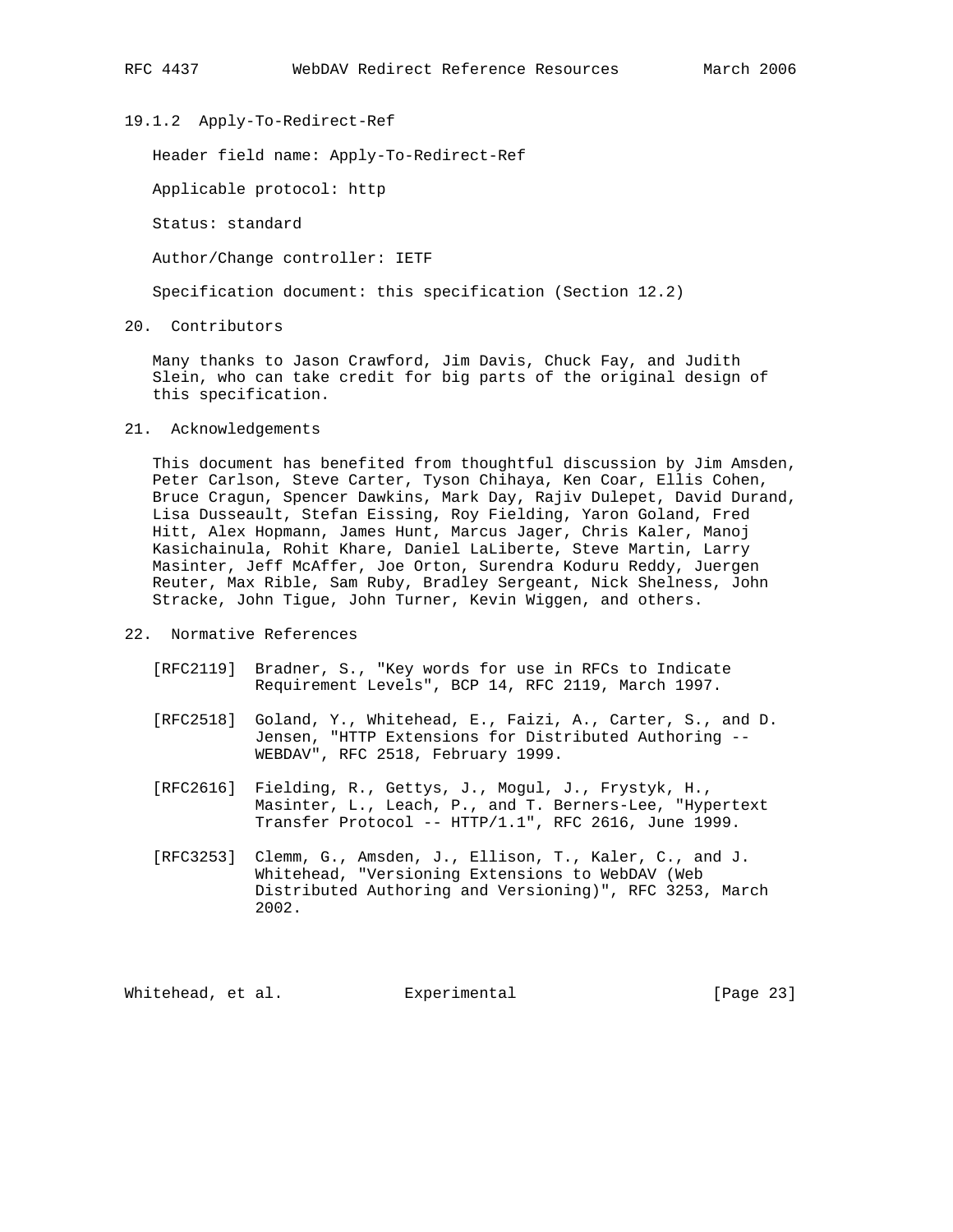[RFC3986] Berners-Lee, T., Fielding, R., and L. Masinter, "Uniform Resource Identifier (URI): Generic Syntax", STD 66, RFC 3986, January 2005.

Authors' Addresses

 Jim Whitehead UC Santa Cruz, Dept. of Computer Science 1156 High Street Santa Cruz, CA 95064 US

EMail: ejw@cse.ucsc.edu

 Geoff Clemm IBM 20 Maguire Road Lexington, MA 02421 US EMail: geoffrey.clemm@us.ibm.com Julian F. Reschke (editor) greenbytes GmbH Hafenweg 16 Muenster, NW 48155 Germany Phone: +49 251 2807760 Fax: +49 251 2807761 EMail: julian.reschke@greenbytes.de

URI: http://greenbytes.de/tech/webdav/

Whitehead, et al. Experimental [Page 24]